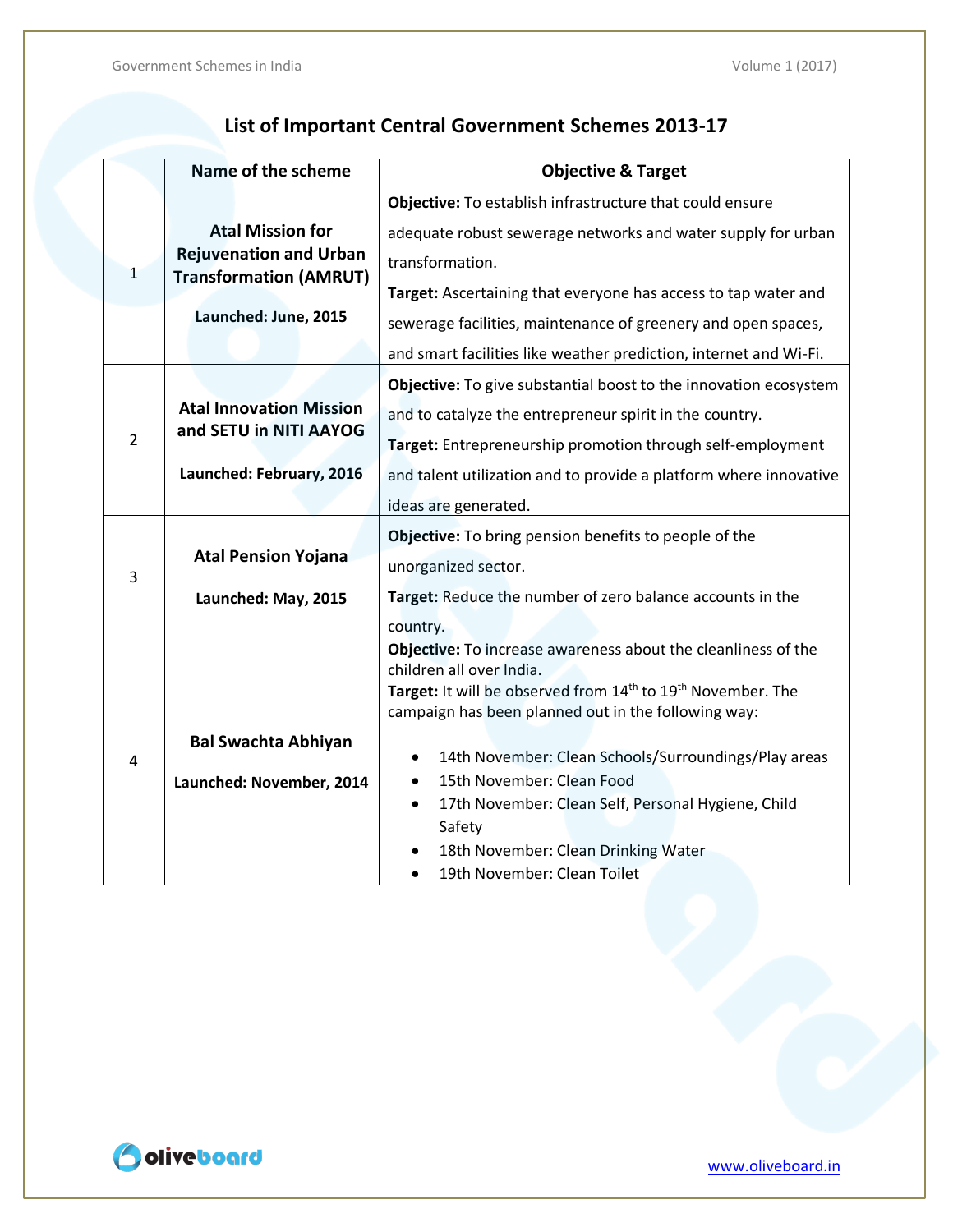| 5  | Beti Bachao Beti Padhao<br>Yojana<br>Launched: January 2015                                                        | Objective: To generate awareness and improve the efficiency of<br>welfare services meant for women.<br>Target: To ensure education, survival and protection of the girl<br>child, and prevent gender biased sex selective elimination.                              |
|----|--------------------------------------------------------------------------------------------------------------------|---------------------------------------------------------------------------------------------------------------------------------------------------------------------------------------------------------------------------------------------------------------------|
|    | <b>Cataract Treatment</b><br><b>Scheme</b>                                                                         | <b>Objective: To treat cataract patients</b>                                                                                                                                                                                                                        |
| 6  | Launched: March, 2017                                                                                              | Target: Free India from cataract by 2022                                                                                                                                                                                                                            |
| 7  | <b>DBT Scheme for</b><br><b>Kerosene</b><br>Launched: April, 2016                                                  | Objective: To enable consumers to pay non-subsidized price of<br>kerosene at the time of purchase.<br>Target: To enable users to buy the cooking fuel at market rate<br>and get financial support in their bank accounts.                                           |
| 8  | Deenadayal Upadhyaya<br><b>Grameen Kaushalya</b><br>Yojana<br>Launched: September,<br>2014                         | Objective: To enhance the employability of rural youth.<br>Target: Start 1000-2000 training centres across India by 2016.                                                                                                                                           |
| 9  | Deendayal Upadhyaya<br>Gram Jyoti Yojana<br>Launched: 2015                                                         | Objective: To provide electrification to all villages.<br>Target: To invest 756 Billion rupees for rural electrification,<br>feeder separation to ensure sufficient power to farmers and<br>regular supply to other consumers and metering to reduce the<br>losses. |
| 10 | <b>Dairy Processing and</b><br>Infrastructure<br><b>Development Fund</b><br>(DIDF)<br>Launched: September,<br>2017 | Objective: To build efficient milk procurement system by setting<br>up of chilling infrastructure and installation of electronic milk<br>adulteration testing equipment.<br>Target: To benefit 95,00,000 farmers in about 50,000 villages.                          |
| 11 | <b>Digital India</b><br>Launched: July, 2015                                                                       | Objective: Aims to bring Digital empowerment to India and aid<br>in its transition to becoming a knowledge economy.<br>Target: To create 17 million direct and 85 million indirect jobs,<br>while significantly reducing Indian imports of electronics.             |

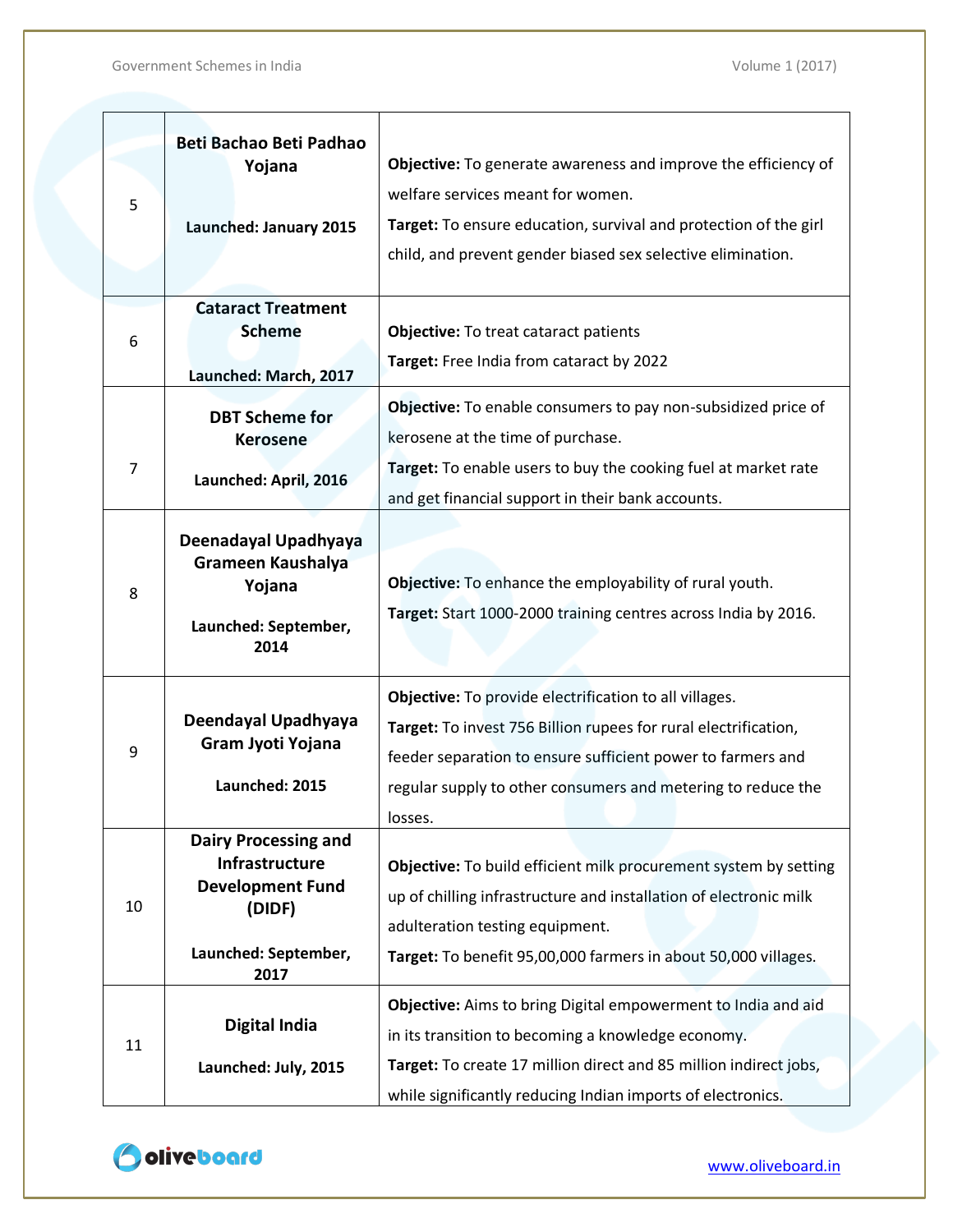|    |                                         | Objective: To develop the villages located along the main stem         |
|----|-----------------------------------------|------------------------------------------------------------------------|
| 12 | Ganga Gram Yojana                       | of river Ganga.                                                        |
|    | Launched: January, 2016                 | Target: To develop 1600 villages situated along the banks of           |
|    |                                         | river Ganga.                                                           |
|    |                                         |                                                                        |
|    |                                         | Objective: To strengthen Panchayati Raj in villages and ensure         |
|    | <b>Gram Uday Se Bharat</b>              | social harmony in villages.                                            |
| 13 | <b>Uday Abhiyan</b>                     | Target: To promote rural development and foster farmers'               |
|    | Launched: April, 2016                   | welfare and livelihoods of the poor.                                   |
|    |                                         |                                                                        |
|    |                                         | <b>Objective:</b> Conserving and preserving the heritage characters of |
|    | <b>HRIDAY (National</b>                 | 12 cities: Amritsar, Varanasi, Gaya, Puri, Ajmer, Mathura,             |
|    | <b>Heritage City</b><br>Development and | Dwarka, Badami, Velankanni, Kanchipuram, Warangal                      |
| 14 | <b>Augmentation Yojana)</b>             | (Telangana) and Amaravati (Andhra Pradesh).                            |
|    | scheme<br>Launched: January, 2015       | Target: To develop tourism and job creation and bring together         |
|    |                                         | urban planning, economic growth and heritage conservation by           |
|    |                                         | 2017.                                                                  |
|    |                                         | Objective: To immunize unvaccinated children.                          |
| 15 | <b>Indradhanush Scheme</b>              | Target: To cover all those children by 2020 who are either             |
|    | Launched: December, 2014                | unvaccinated, or partially vaccinated against vaccine preventable      |
|    |                                         | diseases.                                                              |
|    | <b>Intensified Mission</b>              | Objective: To improve immunization coverage.                           |
| 16 | Indradhanush (IMI)                      | Target: To ensure full immunization to more than 90% by                |
|    | Launched: October, 2017                 | December 2018.                                                         |
|    | <b>Kisan Vikas Patra</b>                | Objective: To provide attractive returns to money invested.            |
| 17 |                                         | Target: To provide double the amount invested, after 8 years 4         |
|    | Launched: 2014                          | months, with an interest of 8.7% per annum.                            |
|    |                                         | Objective: To transform India into a global design and                 |
| 18 | Make in India                           | manufacturing hub.                                                     |
|    | Launched: Sept, 2014                    | Target: 24 manufacturing cities envisaged. In the first phase, 7       |
|    |                                         | cities to be completed by 2019.                                        |

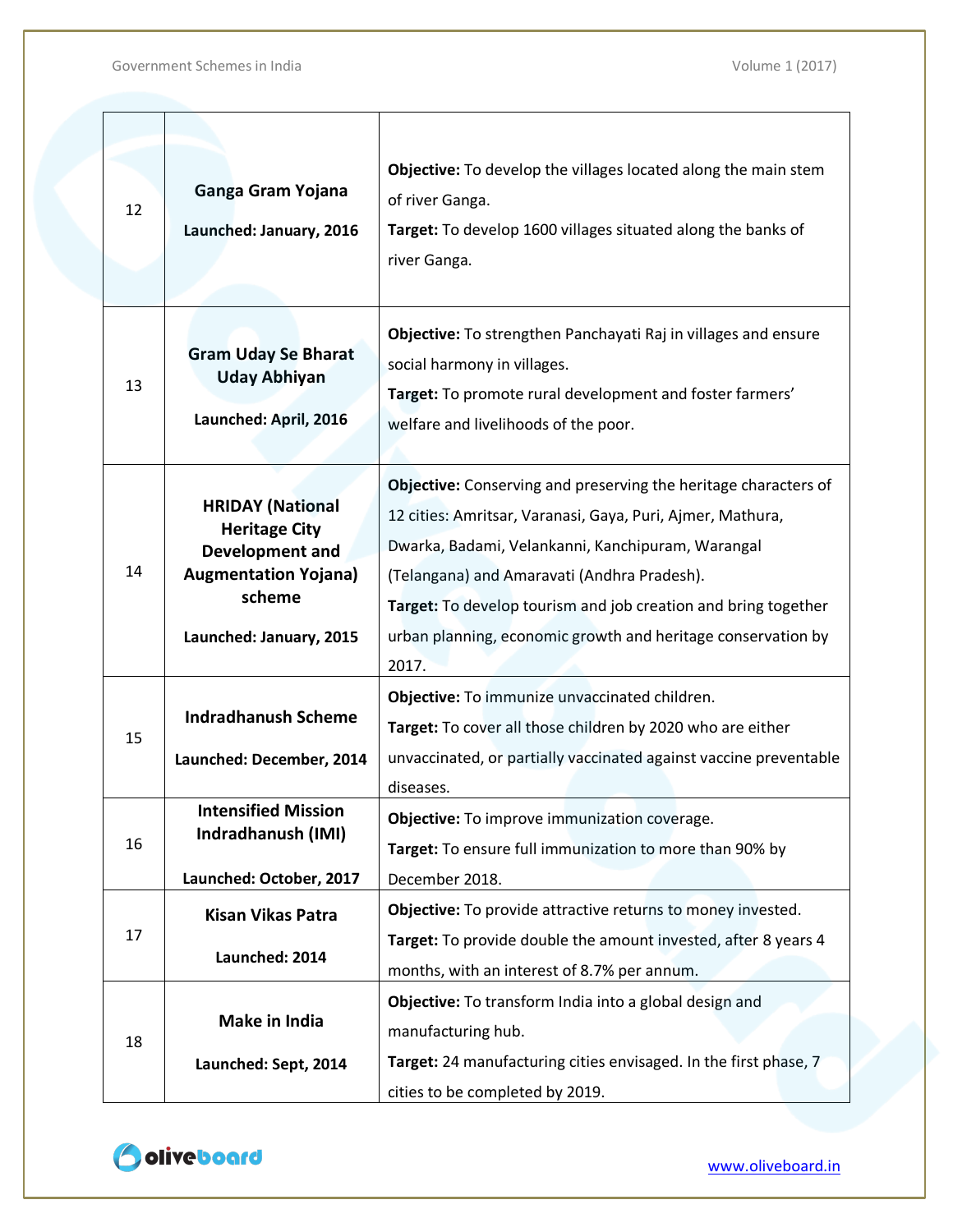|    |                                  | <b>Objective:</b> Provide legal services to the middle and relatively |
|----|----------------------------------|-----------------------------------------------------------------------|
|    | <b>Middle Income Group</b>       | lower income groups.                                                  |
| 19 | <b>Scheme</b>                    | Target: Provide services in the Supreme Court, to litigants whose     |
|    | Launched: February, 2017         | gross income does not exceed Rs. 60,000 per month or Rs.7.5           |
|    |                                  | lakh per annum.                                                       |
|    | <b>Mission Fingerling</b>        | Objective: To achieve blue revolution.                                |
| 20 |                                  | Target: To enhance fisheries production from 10.79 mmt (2014-         |
|    | Launched: March, 2017            | 15) to 15 mmt by 2020-21 under the blue revolution.                   |
|    |                                  | Objective: Regulate lending and borrowing activities in the           |
| 21 | <b>MUDRA Bank Yojana</b>         | microfinance setup of India.                                          |
|    | Launched: April, 2015            | Target: To provide crediting services and financial support to the    |
|    |                                  | microfinance entities, that are functioning across the country.       |
|    |                                  | Objective: Clean and protect the Ganga river in a comprehensive       |
| 22 | Namami Gange                     | manner.                                                               |
|    | Launched: July, 2014             | Target: To arrest the pollution and revive the Ganga river within     |
|    |                                  | 18 years.                                                             |
|    | <b>National Policy for Skill</b> | Objective: To create an ecosystem of empowerment and                  |
|    | <b>Development and</b>           | promote a culture of innovation based entrepreneurship.               |
| 23 | Entrepreneurship                 | Target: To bridge existing skill gaps, promote industry               |
|    | Launched: 2015                   | engagement, leverage technology and promote greater                   |
|    |                                  | opportunities for apprenticeship training.                            |
|    |                                  | Objective: To Spur, social, economic and infrastructure               |
| 24 | <b>National Rurban Mission</b>   | development in rural areas.                                           |
|    | Launched: February, 2016         | Target: To develop a cluster of 300 smart villages over the next 3    |
|    |                                  | years across the country.                                             |

Odiveboard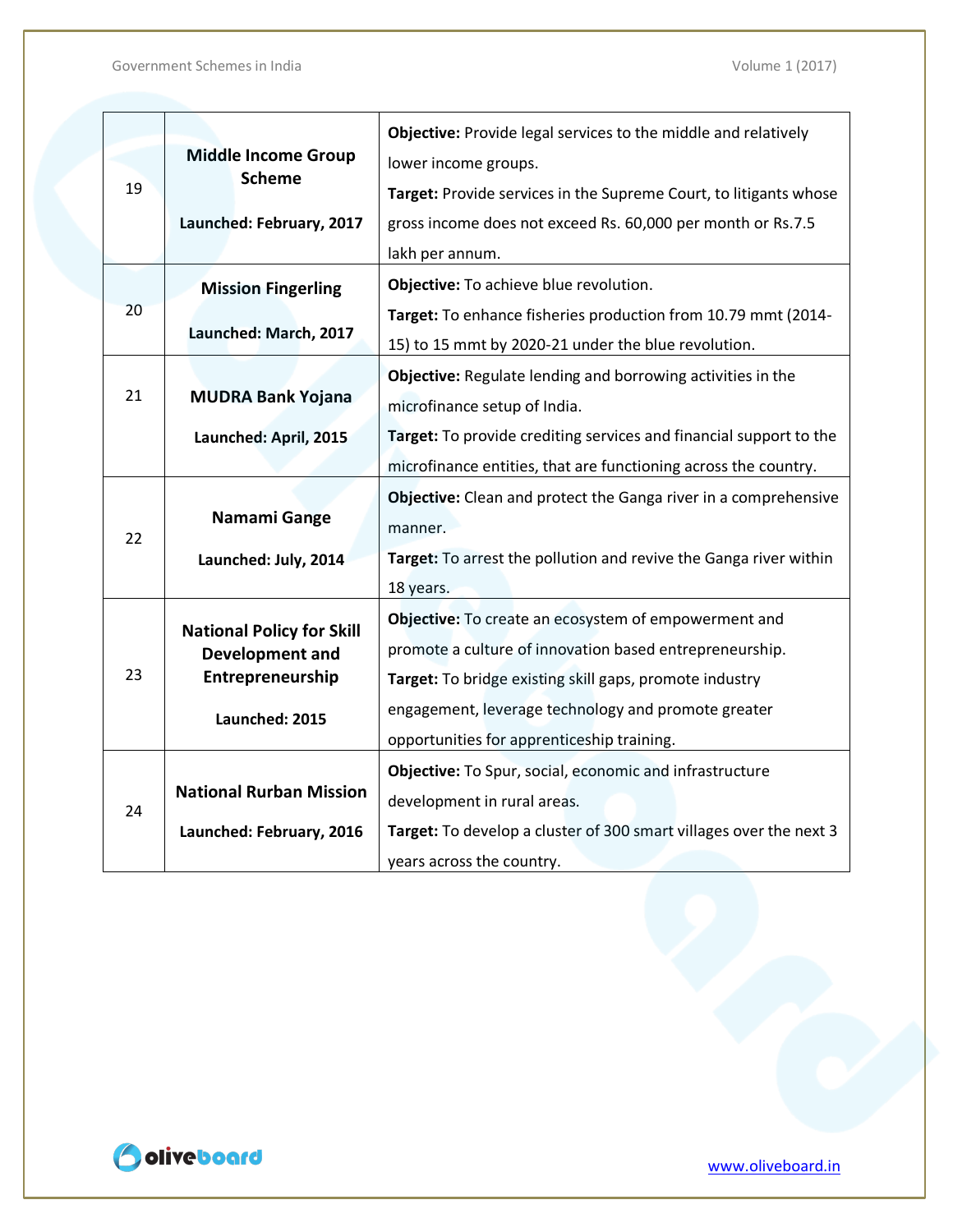| 25<br>26 | <b>National Sports Talent</b><br><b>Search Scheme</b><br>Launched: 2015<br><b>Padhe Bharat Badhe</b><br><b>Bharat</b><br>Launched: 2014 | Objective: To find and nurture sports potential and make them<br>excel at national and international sports competitions.<br>Target: To identify sports talent among students in the age<br>group of 8-12 years and nurture it.<br>Objective: To improve reading and writing skills of children in<br>classes 1 and 2.<br>Target: To make children keen and self-sufficient writers and<br>readers and enable them to possess the skills that last a lifetime                                                                                |
|----------|-----------------------------------------------------------------------------------------------------------------------------------------|----------------------------------------------------------------------------------------------------------------------------------------------------------------------------------------------------------------------------------------------------------------------------------------------------------------------------------------------------------------------------------------------------------------------------------------------------------------------------------------------------------------------------------------------|
| 27       | <b>Pandit Madan Mohan</b><br><b>Malaviya National</b><br><b>Mission</b><br>Launched: 2015                                               | Objective: To address various shortcomings related to teachers<br>and teaching across the educational spectrum.<br>Target: To provide1 lakh qualified teachers for schools, colleges<br>and universities, create 87 new institutional structures and<br>create subject-based networks in various disciplines.                                                                                                                                                                                                                                |
| 28       | <b>Pandit Deendayal</b><br><b>Upadhyay Shramev</b><br>Jayate Karyakram<br>Launched: October, 2014                                       | Objective: To create conductive environment for industrial<br>development and doing business with ease and expand<br>government support to impart skill training for workers.<br>Target:<br>Allot Labour Identification Number to 6 lakh units<br>Upload inspection reports within 72 hours of inspection<br>Enable 4.17 crore employees to have their PF account<br>portable and accessible<br>Support manufacturing units by reimbursing 50% of the<br>stipend paid during first two years of training<br>Introduce smart cards to workers |
| 29       | <b>Pradhan Mantri Gram</b><br>Sinchai Yojana<br>Launched: July, 2015                                                                    | Objective: To irrigate fields of farmers across the country and<br>promote effective use of water.<br>Target: To attract investments in Irrigation system and expand<br>the cultivable land in the country.                                                                                                                                                                                                                                                                                                                                  |
| 30       | <b>PowerTex India Scheme</b><br>Launched: April, 2017                                                                                   | Objective: To develop powerloom sector.<br>Target: To develop powerloom sector simultaneously at over 45<br>locations in the country.                                                                                                                                                                                                                                                                                                                                                                                                        |

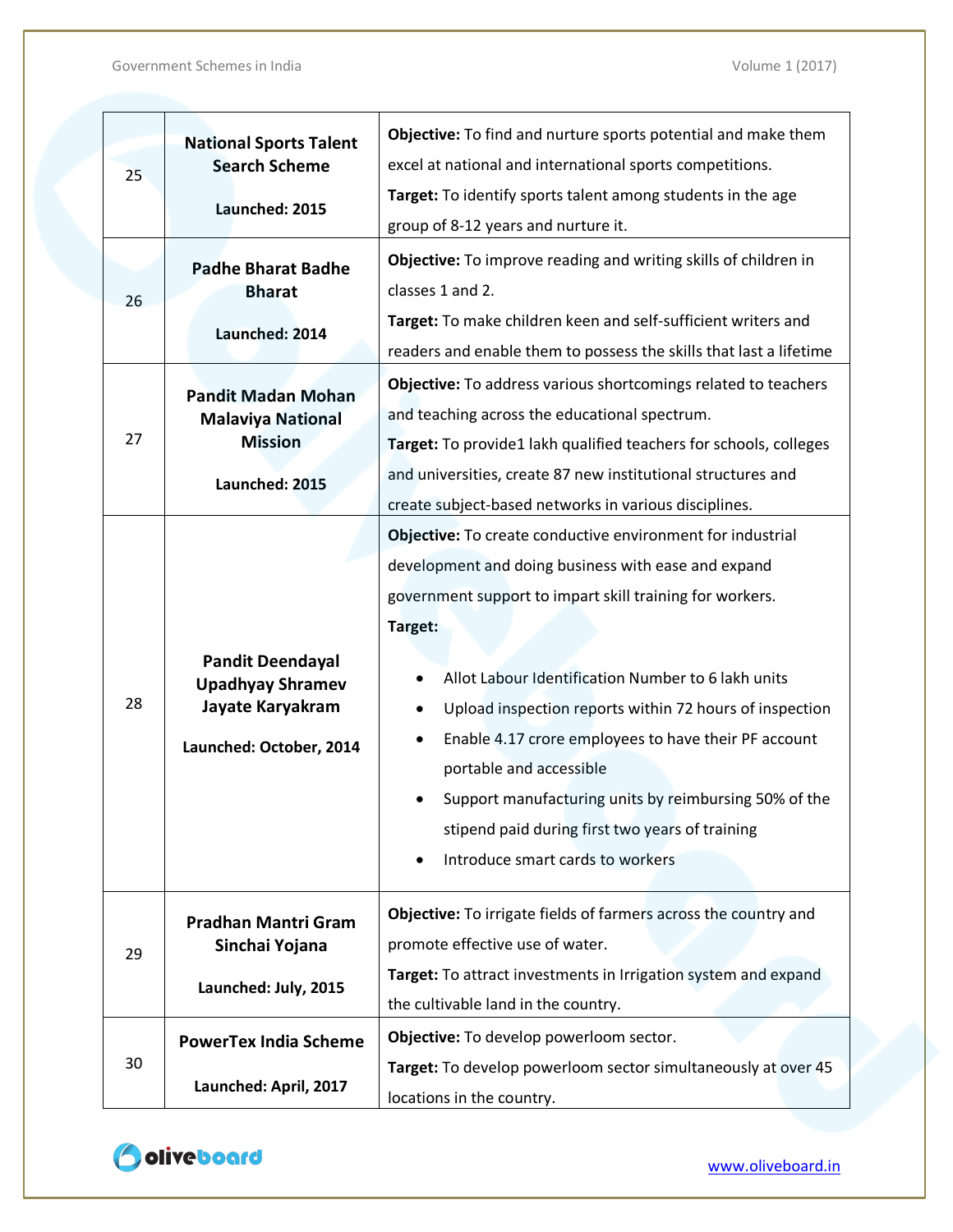|    | Pradhan Mantri Vaya                     |                                                                       |
|----|-----------------------------------------|-----------------------------------------------------------------------|
|    | Vandana Yojana                          | Objective: For welfare of senior citizens above 60 years.             |
| 31 | (PMVVY)                                 | Target: To make the pension scheme available from 4 <sup>th</sup> May |
|    | Launched: July, 2017                    | 2017 to 3rd May 2018 for senior citizens above 60 years.              |
|    |                                         | Objective: Welfare the poor people through effective                  |
|    | <b>Pradhan Mantri Garib</b>             | implementation of schemes.                                            |
| 32 | Kalyan Yojana                           | Target: To apprise member of parliaments to help in effective         |
|    | Launched: April 2015                    | implementation of government run schemes for the welfare of           |
|    |                                         | poor across the country.                                              |
|    | Pradhan Mantri Jan                      | <b>Objective:</b> Improve the quality of health care and make it      |
| 33 | Aushadhi Yojana                         | accessible across the country.                                        |
|    | Launched: 2015                          | Target: To provide good quality health care by improving access       |
|    |                                         | to quality medicines at affordable costs.                             |
|    |                                         |                                                                       |
|    | Pradhan Mantri Jan<br>Dhan Yojana       | Objective: To achieve financial inclusion of every individual who     |
| 34 |                                         | does not have a bank account.                                         |
|    | Launched: August, 2014                  | Target: To ensure financial access to everyone who was not able       |
|    |                                         | to get benefits of various finance related government schemes.        |
|    | <b>Power for All Scheme</b>             | Objective: To offer people uninterrupted power supply                 |
| 35 |                                         | Target: To ensure that by 2018 October, each house in UP will         |
|    | Launched: April, 2017                   | receive this benefit.                                                 |
|    | <b>Pradhan Mantri LPG</b><br>Panchayat  | Objective: To spread awareness among LPG users about the              |
| 36 |                                         | proper use and benefits of LPG.                                       |
|    | Launched: September,                    | Target: NA                                                            |
|    | 2017                                    |                                                                       |
|    | Pradhan Mantri Kaushal<br>Kendra (PMKK) | Objective: To bring momentum in skilling through collaborative        |
| 37 |                                         | efforts.                                                              |
|    | Launched: October, 2017                 | Target: NA                                                            |

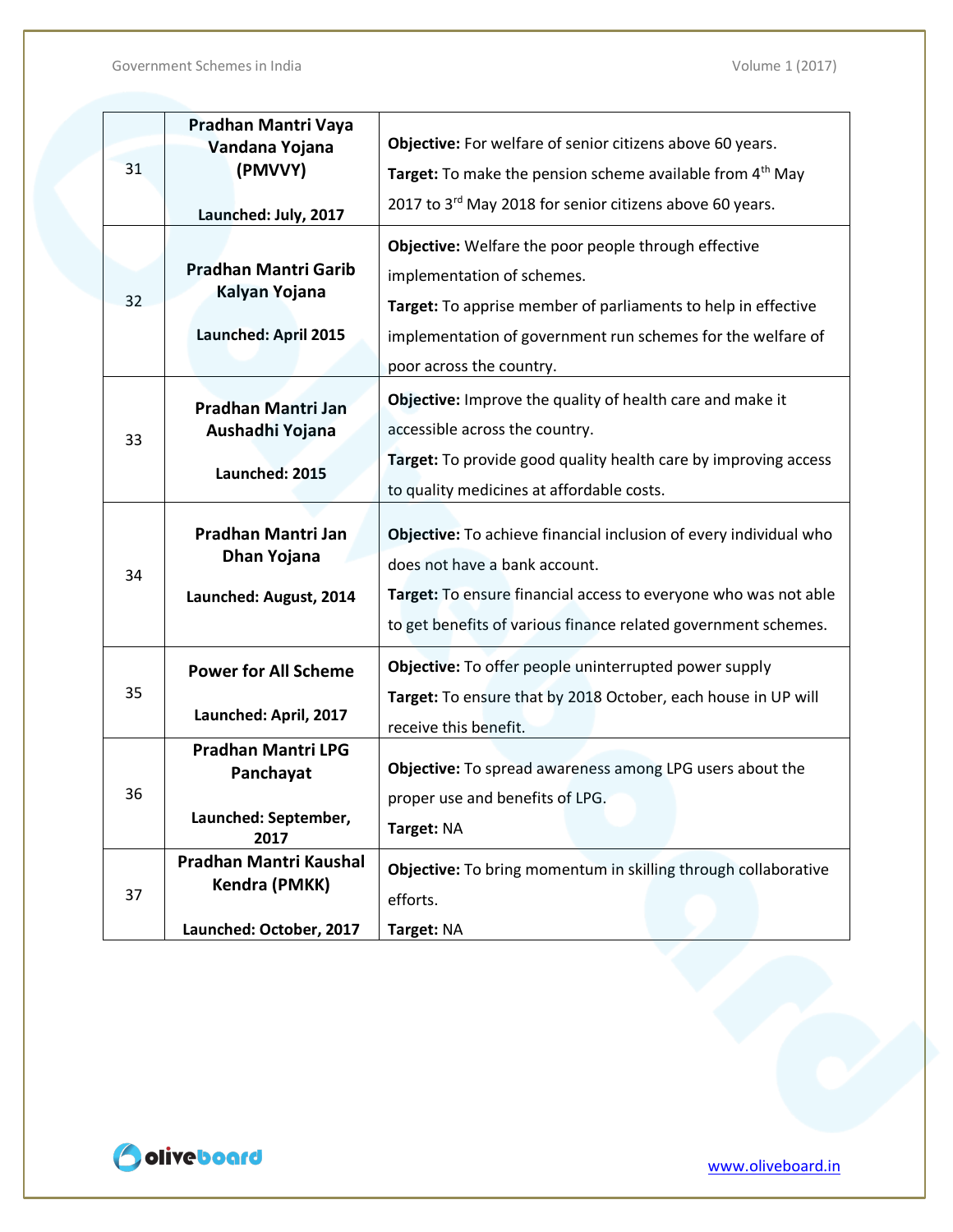|    | Pradhan Mantri Jeevan                                                                            |                                                                                                                                            |
|----|--------------------------------------------------------------------------------------------------|--------------------------------------------------------------------------------------------------------------------------------------------|
| 38 | Jyoti Bima Yojana                                                                                | Objective: Increase the number of insurance.                                                                                               |
|    | Launched: May, 2015                                                                              | Target: To reduce number of zero balance accounts.                                                                                         |
|    | Pt. Deen Dayal                                                                                   | Objective: To formulate & implement appropriate S & T                                                                                      |
|    | <b>Upadhayay Vigyan Gram</b>                                                                     | interventions for Sustainable development through cluster                                                                                  |
| 39 | Sankul Pariyojana                                                                                | approach in Uttarakhand.                                                                                                                   |
|    | Launched: September,                                                                             | Target: To benefit about a lakh of people directly or indirectly in                                                                        |
|    | 2017                                                                                             | 4 identified clusters of 60 villages in Uttarakhand.                                                                                       |
|    | <b>Pradhan Mantri</b>                                                                            | Objective: To increase insurance penetration level in the                                                                                  |
| 40 | Suraksha Bima Yojana                                                                             | country.                                                                                                                                   |
|    |                                                                                                  | Target: The insurance covers death or disablement of the policy                                                                            |
|    | Launched: May, 2015                                                                              | holder caused due to accident or accidental injuries.                                                                                      |
|    | <b>Pradhan Mantri Kisan</b>                                                                      | Objective: For agro-marine processing and development of agro-                                                                             |
| 41 | Sampada Yojana                                                                                   | processing clusters.                                                                                                                       |
|    | Launched: August, 2017                                                                           | Target: NA                                                                                                                                 |
|    | <b>Pradhan Mantri Fasal</b>                                                                      | <b>Objective:</b> To boost farming sector in the country.                                                                                  |
| 42 | <b>Bima Yojana</b>                                                                               | Target: Aims to reduce the premium burden on farmers and                                                                                   |
|    | Launched: January, 2016                                                                          | ensure early settlement of crop Insurance claim for the full                                                                               |
|    |                                                                                                  | insured sum.                                                                                                                               |
|    | <b>Pradhan Mantri Gramin</b>                                                                     |                                                                                                                                            |
| 43 | <b>Digital Saksharta</b>                                                                         | Objective: Making one person in every family digitally literate.                                                                           |
|    | <b>Abhiyan (PMGDISHA)</b>                                                                        | Target: Make 6 crore persons in rural areas, across states/UTs,                                                                            |
|    | Launched: February, 2017                                                                         | digitally literate, reaching around 40% of rural households.                                                                               |
| 44 | <b>Prasad (Pilgrimage)</b><br><b>Rejuvenation and</b><br><b>Spiritual Augmentation</b><br>Drive) | Objective: To promote tourism and Develop cultural places.<br>Target: To achieve 1% share of international tourist arrivals by<br>2016-17. |
|    | Launched: 2014                                                                                   |                                                                                                                                            |
| 45 | <b>Pradhan Mantri Awas</b>                                                                       | Objective: To provide houses at affordable rates.                                                                                          |
|    | Yojana                                                                                           | Target: To provide interest subsidy of 6.5% on housing loan for                                                                            |
|    | Launched: 2015                                                                                   | 15 years and use sustainable and eco-friendly technologies                                                                                 |
|    |                                                                                                  | during construction process.                                                                                                               |

Odiveboard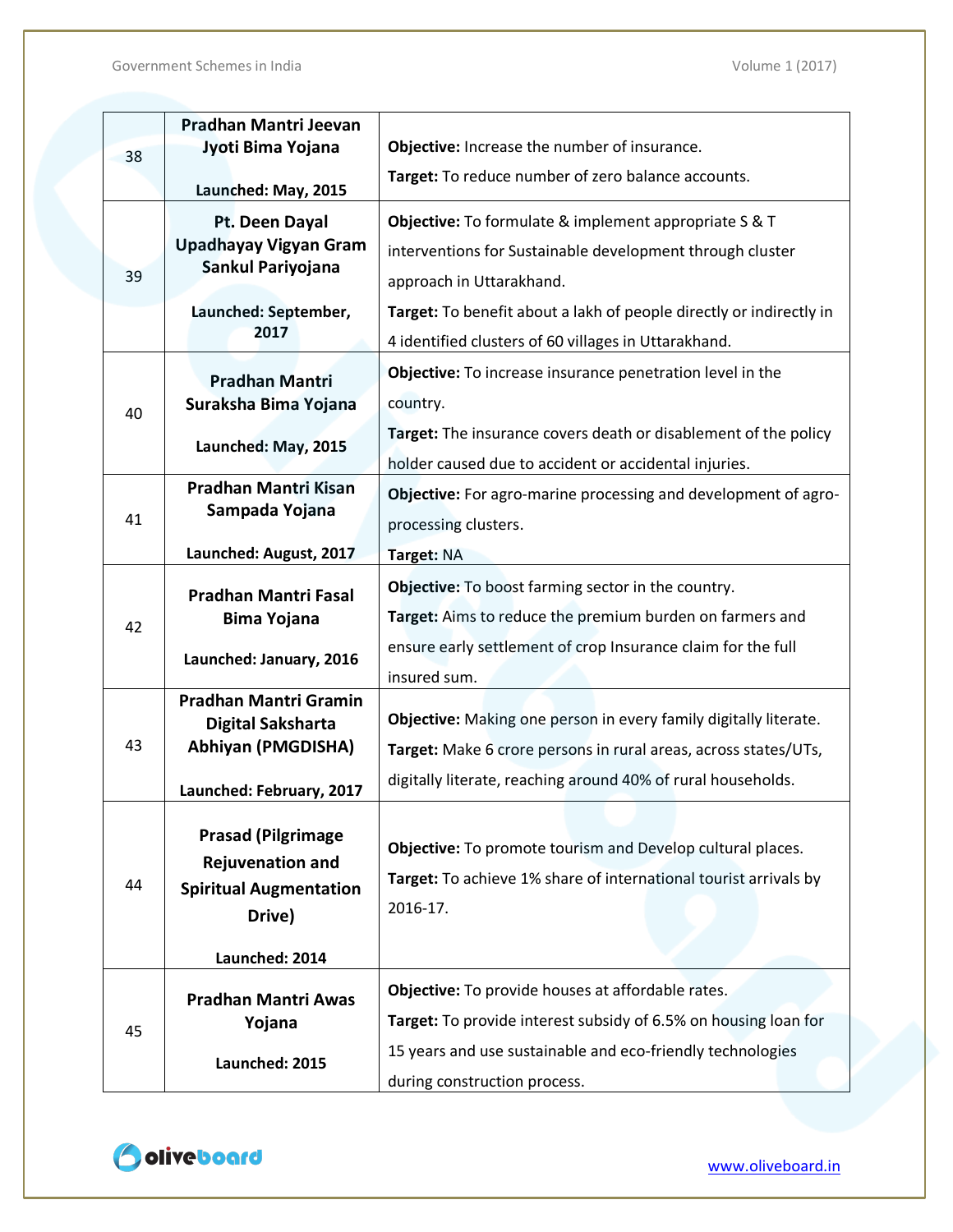|    |                                               | Objective: To provide LPG connections to BPL households in the                                                |
|----|-----------------------------------------------|---------------------------------------------------------------------------------------------------------------|
|    | Pradhan Mantri Ujjawala                       | country.                                                                                                      |
| 46 | Yojana<br>Launched: May, 2016                 | Target: To replace the unclean cooking fuels mostly used in rural<br>India with clean and more efficient LPG. |
|    | <b>Pandit Deen Dayal</b>                      |                                                                                                               |
|    | Upadhyaya Sanchar                             | Objective: To train rural youth to maintain mobile towers, repair                                             |
| 47 | <b>Kaushal Vikas Pratisthan</b>               | optical fibers, and fix other communication technologies.                                                     |
|    | <b>Scheme</b>                                 | Target: To impart training to 10,000 people from 10 States/UTs                                                |
|    | Launched: May, 2017                           | in the first phase.                                                                                           |
|    | Rashtriya Vayoshri                            | Objective: Provide physical aid and assisted-living devices for                                               |
|    | Yojana                                        | senior citizens belonging to BPL category                                                                     |
| 48 |                                               | Target: To benefit 5,20,000 senior citizens over a period of 3                                                |
|    | Launched: April, 2017                         | years.                                                                                                        |
|    |                                               | Objective: To leverage the potential for science, mathematics                                                 |
|    | Rashtriya Avishkar                            | and technology learning in non-classroom settings.                                                            |
| 49 | Abhiyan                                       | Target: To make Science, Mathematics and Technology exciting                                                  |
|    | Launched: July, 2015                          | for children and encourage them to have an enduring interest in                                               |
|    |                                               | the subjects both inside and outside the classroom.                                                           |
|    |                                               |                                                                                                               |
|    |                                               | Objective: Protect growers from risks such as pest attacks, yield                                             |
| 50 | <b>Revenue Insurance</b>                      | loss, and income declined caused by fall in prices.                                                           |
|    | <b>Scheme for Plantation</b><br>Crops (RISPC) | Target: To implement on pilot basis for 2 years covering tea,                                                 |
|    |                                               | coffee, rubber, cardamom, and tobacco in eight districts in West                                              |
|    | Launched: February, 2017                      | Bengal, Kerala, Karnataka, Andhra Pradesh, Assam, Sikkim, and                                                 |
|    |                                               | Tamil Nadu by the commodity boards.                                                                           |

Odiveboard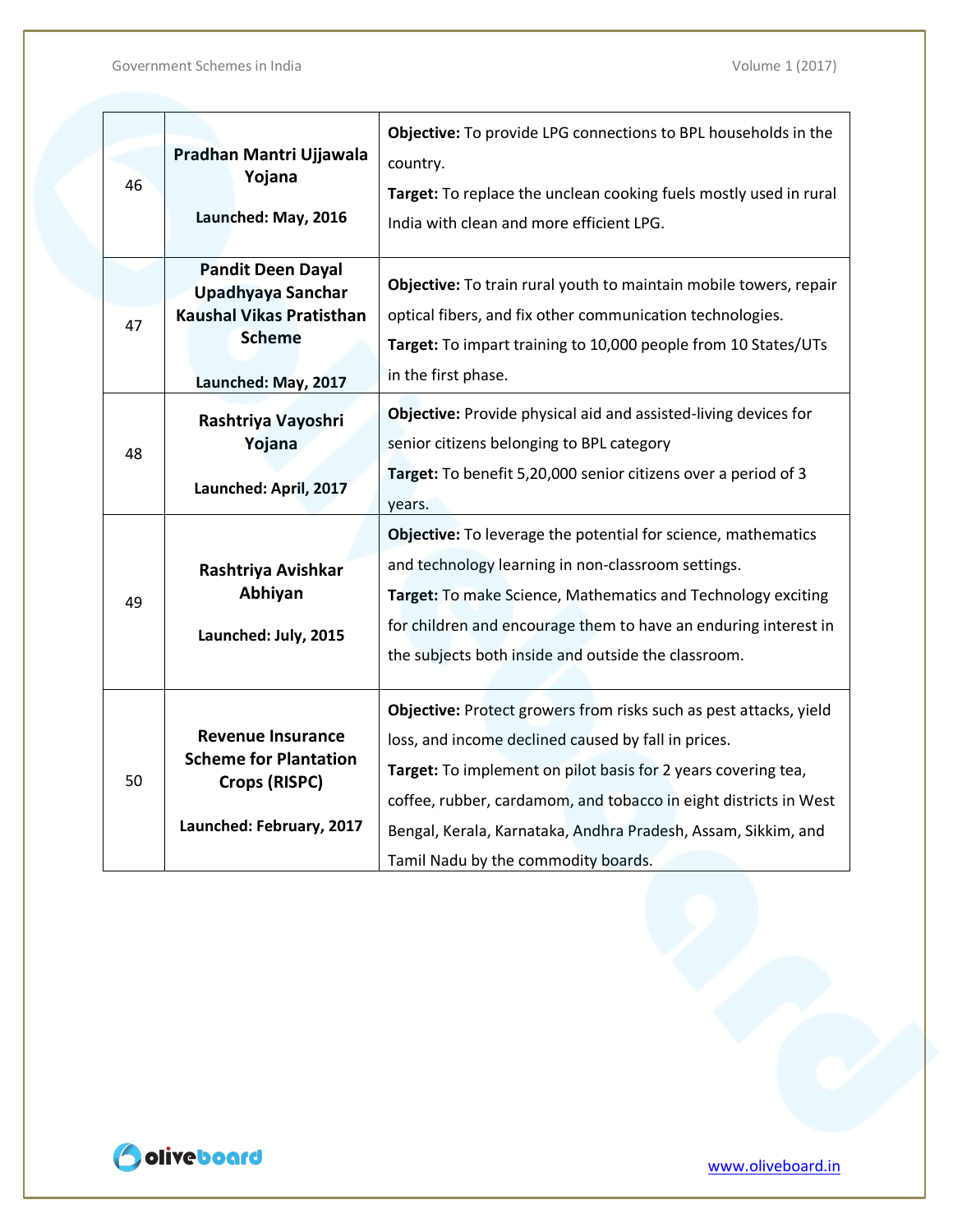| 51 | <b>Sansad Adarsh Gram</b><br>Yojana<br>Launched: October, 2014  | Objective: To develop social, cultural and infrastructures in<br>villages.<br>Target: To develop infrastructure of 3 villages by 2019 and 8<br>villages by 2024. |
|----|-----------------------------------------------------------------|------------------------------------------------------------------------------------------------------------------------------------------------------------------|
|    | <b>Skill India</b>                                              | Objective: To create jobs for the youth of the country.                                                                                                          |
| 52 | Launched: July, 2015                                            | Target: Aims at providing training and skill development to 500<br>million youth of our country by 2020.                                                         |
|    |                                                                 | Objective: To drive economic growth and improve the quality of                                                                                                   |
| 53 | <b>Smart Cities</b>                                             | life of people by enabling local development and harnessing                                                                                                      |
|    | Launched: 2015                                                  | technology as a means to create smart outcomes for citizens.                                                                                                     |
|    |                                                                 | Target: To cover 100 cities in 5-year duration.                                                                                                                  |
|    |                                                                 | Objective: To make India clean.                                                                                                                                  |
| 54 | <b>Swachh Bharat Abhiyan</b>                                    | Target: To provide facilities to every family including toilets, solid                                                                                           |
|    | Launched: October, 2014                                         | and liquid waste disposal systems, village cleanliness, and safe                                                                                                 |
|    |                                                                 | and adequate drinking water supply by 2 <sup>nd</sup> October, 2019.                                                                                             |
|    |                                                                 | Objective: To provide financial assistance/capital subsidy to                                                                                                    |
|    | <b>Solar Energy Scheme for</b><br><b>Small Powerloom Unites</b> | small powerloom units                                                                                                                                            |
| 55 |                                                                 | Target: Provide financial assistance/capital subsidy to the extend                                                                                               |
|    | Launched: March, 2017                                           | of 50%, 75%, and 90% of the basic cost of the solar energy plant                                                                                                 |
|    |                                                                 | (cost of solar panel + inverter + batteries) to the applicants.                                                                                                  |
| 56 | Saubhagya Scheme                                                | Objective: To provide electricity connection to families in rural                                                                                                |
|    |                                                                 | and urban areas.                                                                                                                                                 |
|    | Launched: September,<br>2017                                    | Target: To provide electricity connections to around 40 million                                                                                                  |
|    |                                                                 | families by December 2018.                                                                                                                                       |

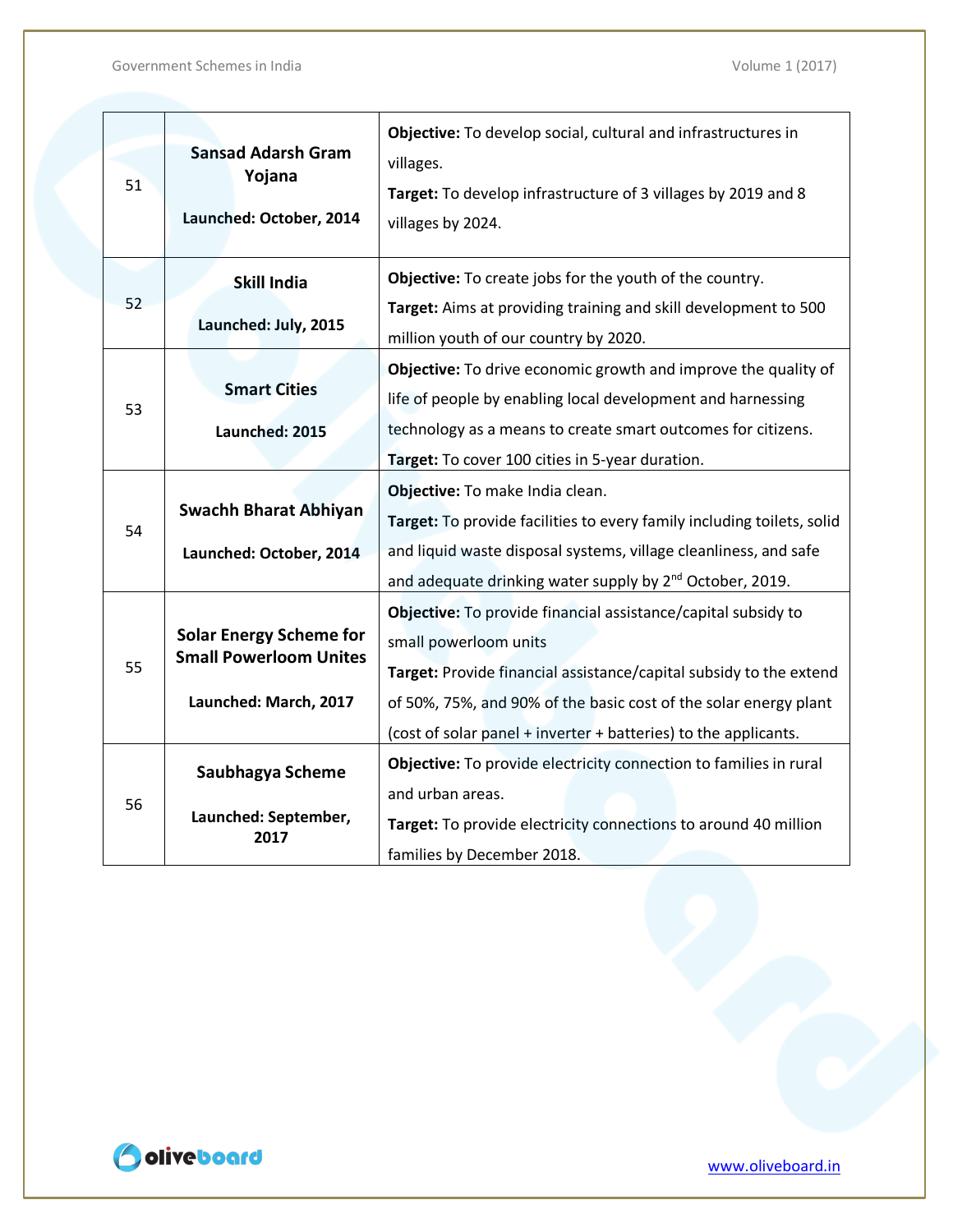|    | Swachh Vidyalaya               | Objective: To provide toilets in all government schools.           |
|----|--------------------------------|--------------------------------------------------------------------|
| 57 | Abhiyan                        | Target: To provide separate toilets for boys and girls in all      |
|    | Launched: 2014                 | government schools within 1 year.                                  |
|    |                                | Objective: To accelerate domestic as well as International         |
|    |                                | tourism in India and to develop theme based tourist circuits in    |
| 58 | <b>Swadesh Darshan</b>         | the country on the principles of high tourist value,               |
|    | Launched: Jan, 2015            | competitiveness and sustainability, in an integrated manner.       |
|    |                                | Target: Expecting to attract over 13 million foreign tourists by   |
|    |                                | 2020.                                                              |
|    | <b>Shaadi Shagun Scheme</b>    | Objective: To encourage higher education of girls                  |
| 59 |                                | Target: Give Rs. 51,000 to meritorious Muslim girls who            |
|    | Launched: October, 2017        | complete their graduation before marriage.                         |
|    | Sukanya Samridhi Yojana        | Objective: To ensure bright future for girl children in India.     |
| 60 |                                | Target: To provide financial security and independence to the      |
|    | Launched: Jan, 2015            | girls and help them with their education and marriage.             |
|    | <b>Soil Health Card Scheme</b> | Objective: Issue soil card to farmers to help them get good        |
|    |                                | harvest by studying the quality of soil.                           |
| 61 | Launched: February, 2015       | Target: Issue soil cards to about 14 crore farmers spread across   |
|    |                                | India.                                                             |
|    |                                | Objective: To drive economic, social and infrastructure            |
| 62 | Shyama Prasad Mukherji         | development in rural areas.                                        |
|    | <b>Rurban Mission</b>          | Target: Provisioning of economic activities, developing skills and |
|    | Launched: September,<br>2015   | local entrepreneurship and providing infrastructure amenities in   |
|    |                                | rural areas.                                                       |

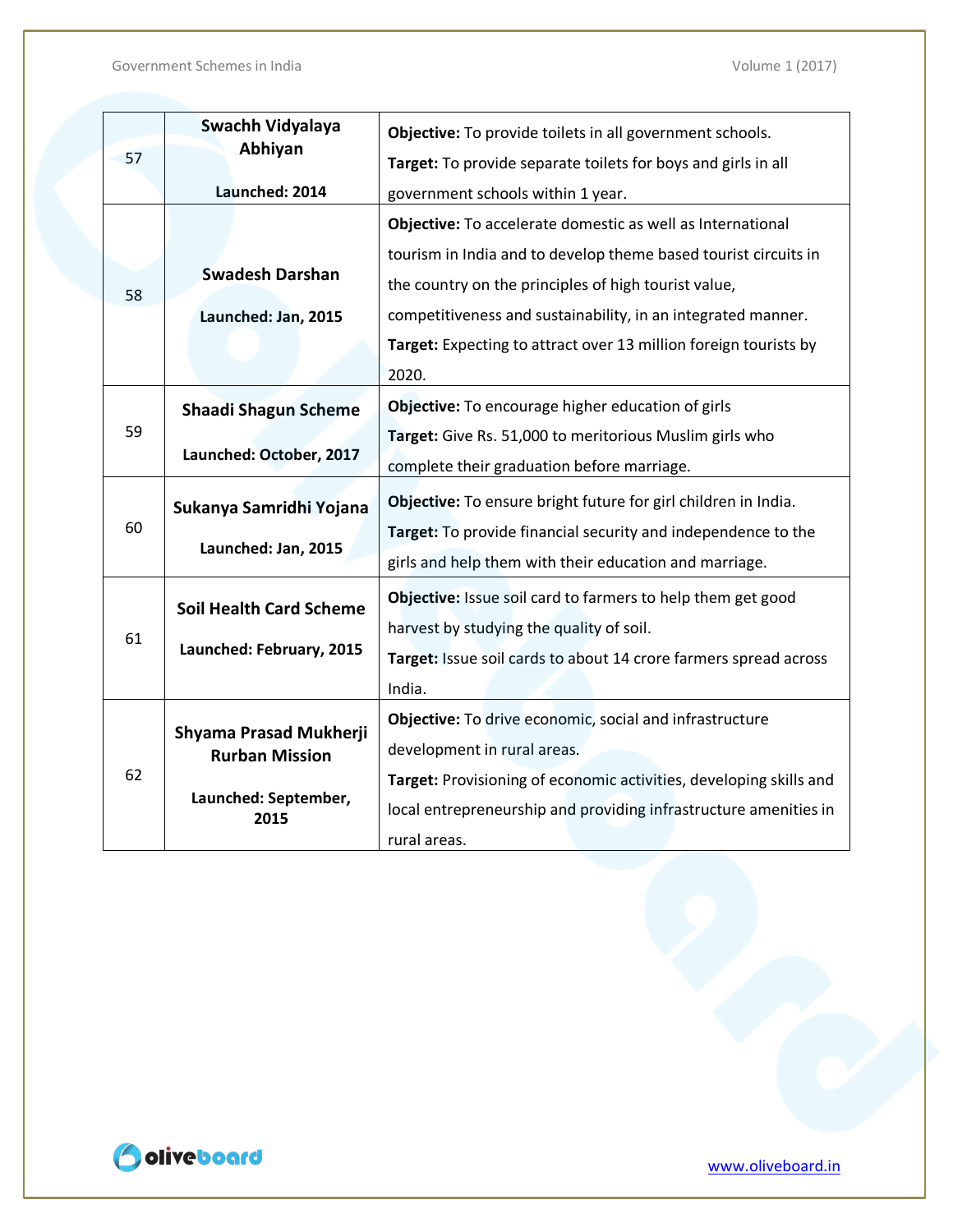|    |                                    | Objective: To promote entrepreneurship among people from          |
|----|------------------------------------|-------------------------------------------------------------------|
|    | <b>Standup India Scheme</b>        | SC/ST and woman.                                                  |
| 63 | Launched: April, 2016              | Target: To provide loan between Rs.10 lakh and up to Rs.1 crore   |
|    |                                    | to entrepreneurs for setting up new enterprise.                   |
|    |                                    | Objective: To supplement agriculture, modernize processing,       |
|    | Sampada Scheme                     | and decrease agri waste.                                          |
| 64 |                                    | Target: To give a renewed thrust to the food processing sector in |
|    | Launched: May, 2017                | the country and create modern infrastructure with efficient       |
|    |                                    | supply chain management from farm gate to retail outlet.          |
|    |                                    | Objective: To provide an opportunity to children to experience    |
|    |                                    | the border environment and to foster patriotism and               |
|    | <b>Seema Darshan</b>               | nationalism among the students.                                   |
| 65 | Launched: January, 2016            | Target: To make students visit border areas of our country and    |
|    |                                    | present them before our soldiers. To showcase the tradition and   |
|    |                                    |                                                                   |
|    |                                    | culture of our country through traditional songs and dances.      |
|    | <b>Special home for widows</b>     | Objective: To provide homes to widows in Vrindavan.               |
| 66 | Launched: March, 2016              | Target: To construct special Homes on 1.424 hectare of land for   |
|    |                                    | 1000 widows at Vrindavan, Mathura, Uttar Pradesh.                 |
|    |                                    | Objective: To strengthen research in areas of Yoga and            |
|    | <b>Science and Technology</b>      | Meditation.                                                       |
| 67 | of Yoga and Meditation<br>(SATYAM) | Target: To identify various issues and challenges related to      |
|    |                                    | human well-being and address them. To investigate on the effect   |
|    | Launched: November, 2015           | of Yoga and meditation on physical and mental health, and on      |
|    |                                    | the effect of Yoga and meditation on the body, brain and mind.    |
| 68 | <b>Trade Infrastructure for</b>    | Objective: To bridge the infrastructure gap and provide forward   |
|    | <b>Export Scheme (TIES)</b>        | and backward linkages to units engaged in trade activities.       |
|    |                                    | Target: Provide assistance for setting up and upgradation of      |
|    | Launched: March, 2017              | infrastructure projects with export linkages.                     |

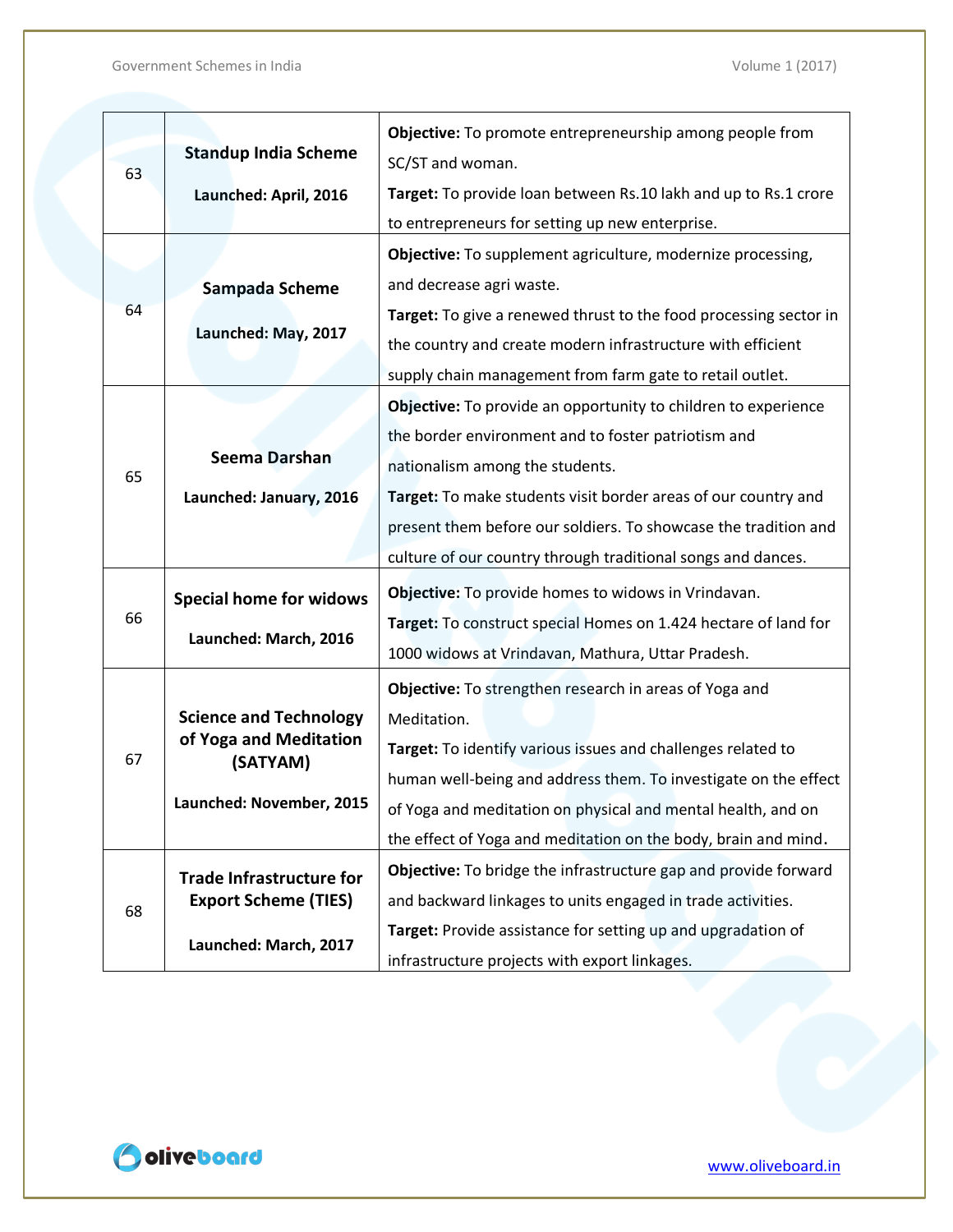| 69 | <b>Udaan Scheme</b><br>Launched: 2013                                                              | <b>Objective:</b> To provide an exposure to the unemployed graduates<br>to the best of corporate India.<br>Target: Reach 40,000 youth in J&K in 5 years.                                                                                                       |
|----|----------------------------------------------------------------------------------------------------|----------------------------------------------------------------------------------------------------------------------------------------------------------------------------------------------------------------------------------------------------------------|
| 70 | <b>Unearth Black Money</b><br>Bill passed: May, 2015                                               | <b>Objective:</b> To unearth black money by enabling those with<br>undisclosed income and asset located in India.                                                                                                                                              |
| 71 | <b>Varishta Pension Bima</b><br>Yojana<br>Launched: January, 2017                                  | <b>Objective:</b> To provide annuity payouts like an immediate annuity<br>plan to senior citizens.<br><b>Target: NA</b>                                                                                                                                        |
| 72 | <b>Visiting Advanced Joint</b><br><b>Research Faculty</b><br>(VAJRA) Scheme<br>Launched: May, 2017 | <b>Objective:</b> To bring together the Indian scientists abroad and<br>India-based researchers for conducting joint researches in India.<br><b>Target:</b> To boost research work, and lead to newer, cutting edge<br>technologies, which is needed in India. |

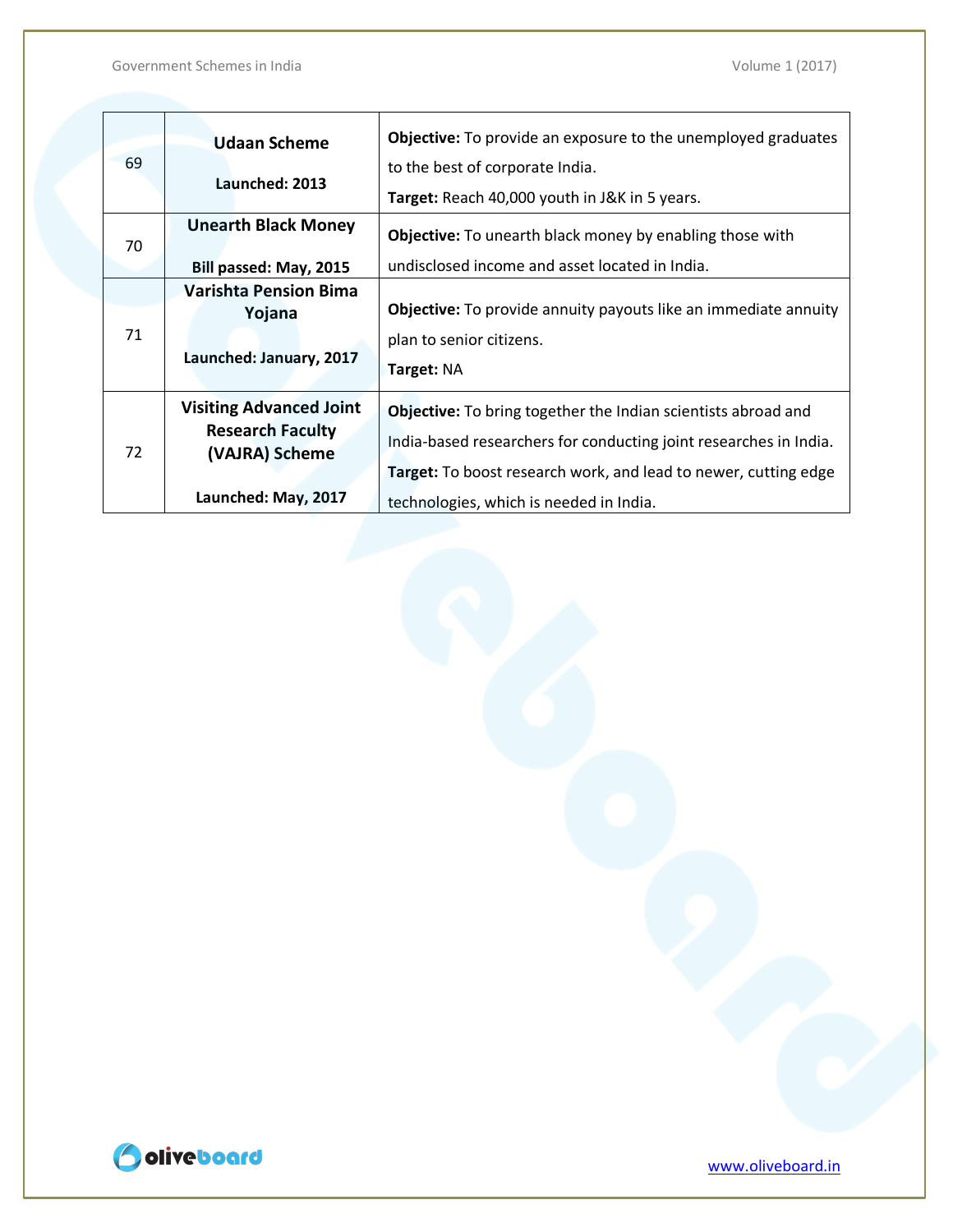|                | Name of the scheme                                                                           | <b>Objective and Target</b>                                                                                                                                                                                                                                      |
|----------------|----------------------------------------------------------------------------------------------|------------------------------------------------------------------------------------------------------------------------------------------------------------------------------------------------------------------------------------------------------------------|
| $\mathbf{1}$   | <b>Adarsh Gram Yojana</b><br>(Arunachal<br>Pradesh)<br>Launched: March,<br>2017              | Objective: To reach poor people in rural areas and serve them<br>better.<br>Target: 123 villages will be developed as 'model villages' during the<br>fiscal year 2017-18                                                                                         |
| $\overline{2}$ | <b>Advanced Farming-</b><br><b>Enriched Farmer</b><br>(Maharashtra)<br>Launched: April, 2017 | <b>Objective:</b> To increase farmers' income by cutting production cost<br>and increasing the output.<br>Target: To raise production of major crops, diversify crops, introduce<br>marketing techniques, and unite farmers and make them financially<br>stable. |
| 3              | Amma seeds<br>(Tamil Nadu)<br>Launched: January,<br>2016                                     | Objective: To increase agricultural production in the state.<br>Target: To encourage farmers to use certified seeds sold at<br>reasonable prices.                                                                                                                |
| 4              | <b>Amma Call Centre</b><br>(Tamil Nadu)<br>Launched: January.<br>2016                        | Objective: To make governance more accessible to public.<br>Target: To receive at least 15,000 calls per day by citizens, round the<br>clock.                                                                                                                    |

### **List of Top State Government Schemes 2015-17**

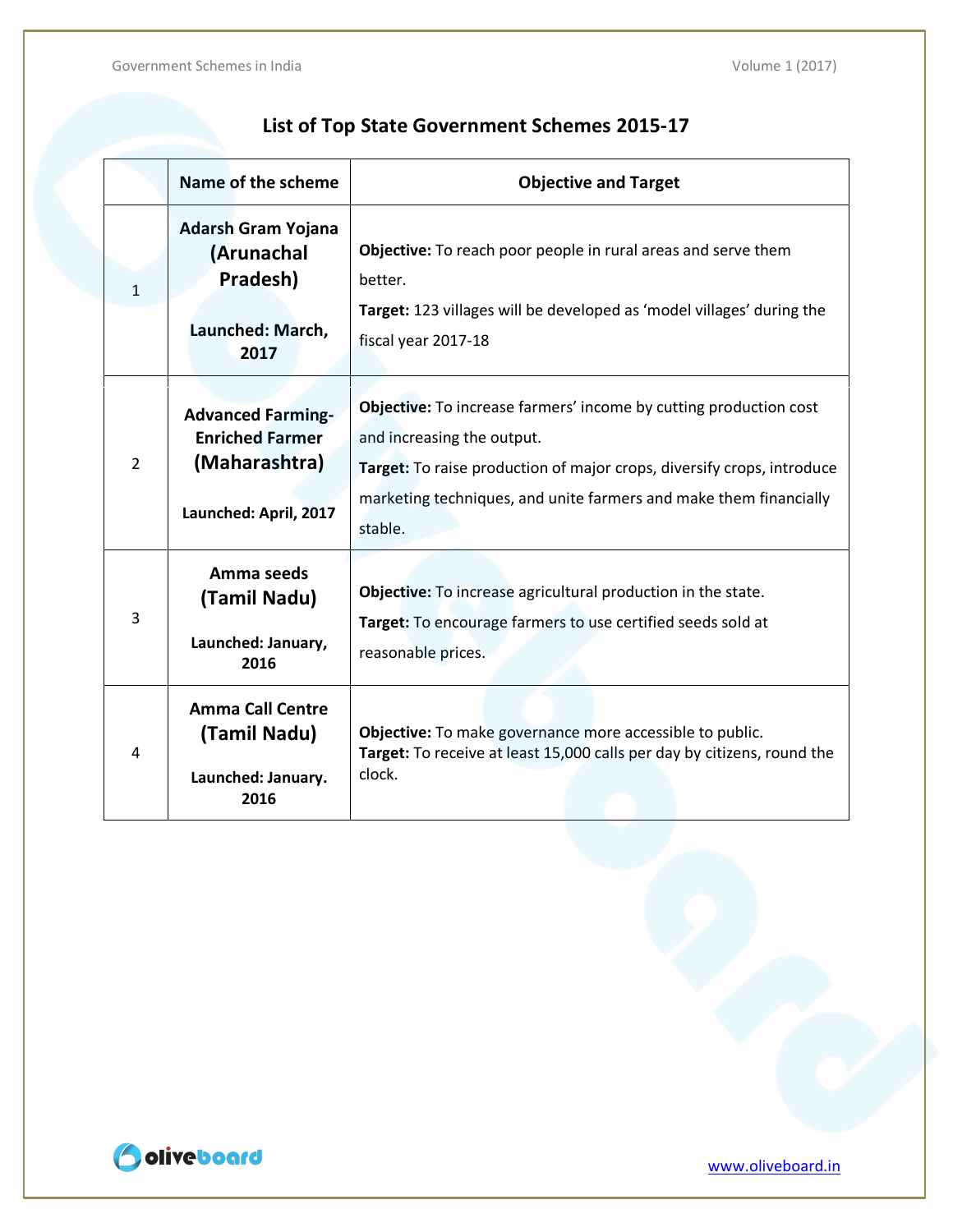| 5              | <b>Aanandam Scheme</b><br>(Madhya<br>Pradesh)<br>Launched: January,<br>2017                 | Objective: To help people in need.<br>Target: To make economically sound people donate items like<br>blankets, frocks, sarees, jackets, books, pens, utensils, etc. to people<br>in need.                                                                                                                                      |
|----------------|---------------------------------------------------------------------------------------------|--------------------------------------------------------------------------------------------------------------------------------------------------------------------------------------------------------------------------------------------------------------------------------------------------------------------------------|
| 6              | Aarogya Raksha<br><b>Scheme</b><br>(Andhra Pradesh)<br>Launched: January,<br>2017           | Objective: To provide health insurance cover to every individual.<br>Target: To render end-to-end cashless services for 1044 diseases<br>under secondary and tertiary care through 432 government and<br>private hospitals and provide health insurance coverage to about 35<br>lakh above poverty line families in the state. |
| $\overline{7}$ | <b>Adapting Homes for</b><br>the differently-abled<br>(Haryana)<br>Launched: March,<br>2016 | Objective: To provide pension in advance to differently-abled<br>people.<br>Target: To give 6 months pension in advance to persons with<br>disabilities for adapting their homes as per their requirement.                                                                                                                     |
| 8              | Apni Gaddi Apni<br><b>Rozgar Scheme</b><br>(Punjab)<br>Launched: July, 2017                 | Objective: To provide commercial two-wheelers and four-wheelers<br>to unemployed youth at subsidized rates.<br>Target: NA                                                                                                                                                                                                      |
| 9              | Aarogya Bhagya<br><b>Scheme</b><br>(Karnataka)<br>Launched: September,<br>2017              | <b>Objective:</b> To provide free medical treatment to poor across the<br>state.<br>Target: To cover around 14 million state households as part of UHC<br>under the scheme.                                                                                                                                                    |
| 10             | <b>Adarana Scheme</b><br>(Andhra Pradesh)<br>Launched: April, 2017                          | Objective: To uplift and develop people belonging to backward<br>classes.<br>Target: Provide financial assistance for the benefit and welfare of<br>backward classes.                                                                                                                                                          |

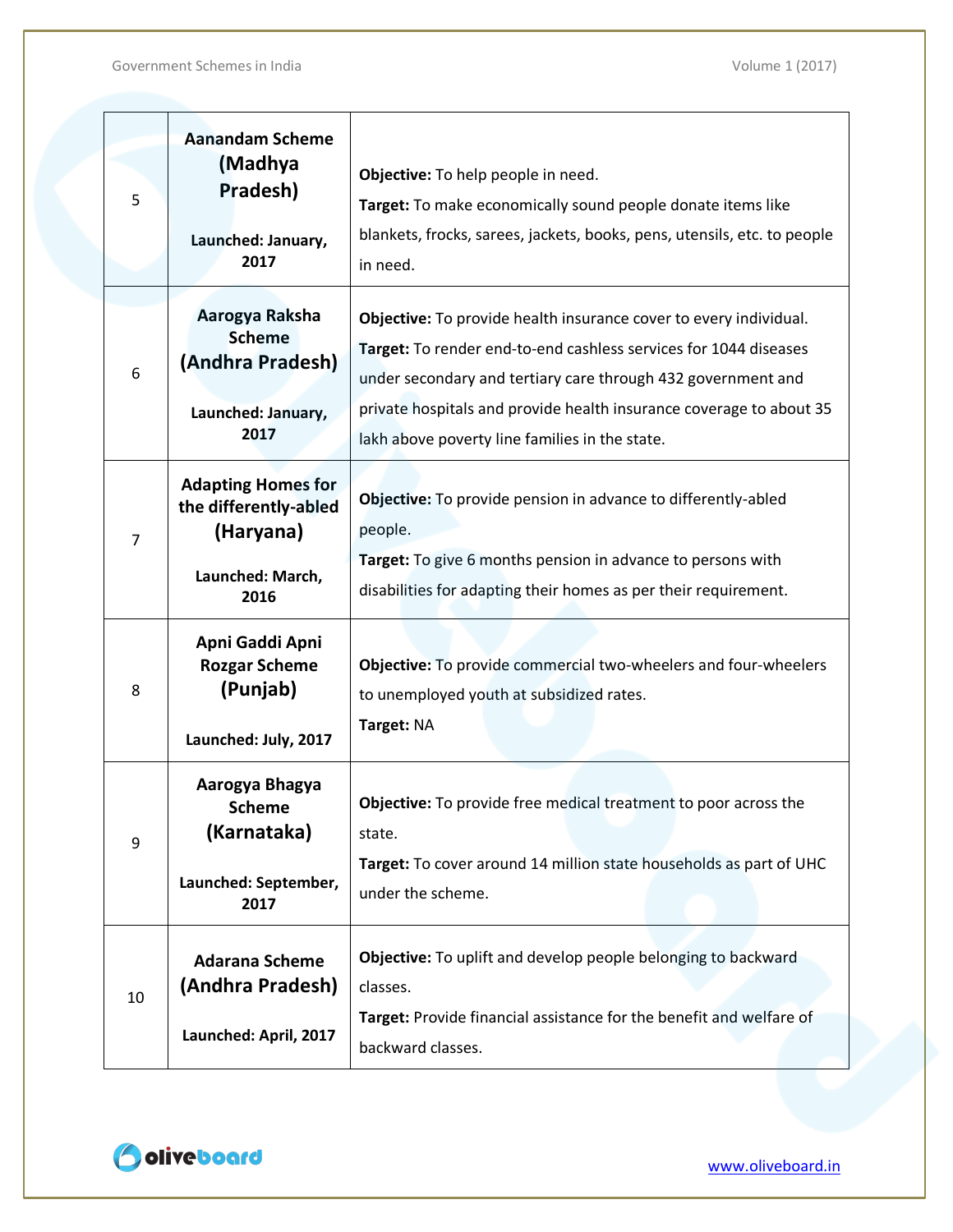| 11 | <b>Bhavantar Bhugtan</b><br>Yojana<br>(Madhya<br>Pradesh)<br>Launched: October,<br>2017                         | Objective: For the welfare of farmers in the state.<br>Target: NA                                                                                                                              |
|----|-----------------------------------------------------------------------------------------------------------------|------------------------------------------------------------------------------------------------------------------------------------------------------------------------------------------------|
| 12 | <b>Chief Minister</b><br><b>Scholarship Scheme</b><br>(Punjab)<br>Launched: June, 2017                          | Objective: To provide technical education to meritorious and poor<br>students.<br>Target: To give fee waiver to students scoring above 60% of marks.                                           |
| 13 | <b>Care Companion</b><br>Programme<br>(Punjab)<br>Launched: July, 2017                                          | Objective: To improve patient care through better family<br>engagement and education.<br>Target: NA                                                                                            |
| 14 | <b>Chief Minister</b><br>Samagra Gramya<br>Unnayan Yojana<br>(CMSGUY)<br>(Assam)<br>Launched: February,<br>2017 | Objective: To bring about paradigm shift towards holistic<br>development of villages in the state.<br>Target: Bring a revolutionary change in the state by doubling the<br>farm income by 2022 |

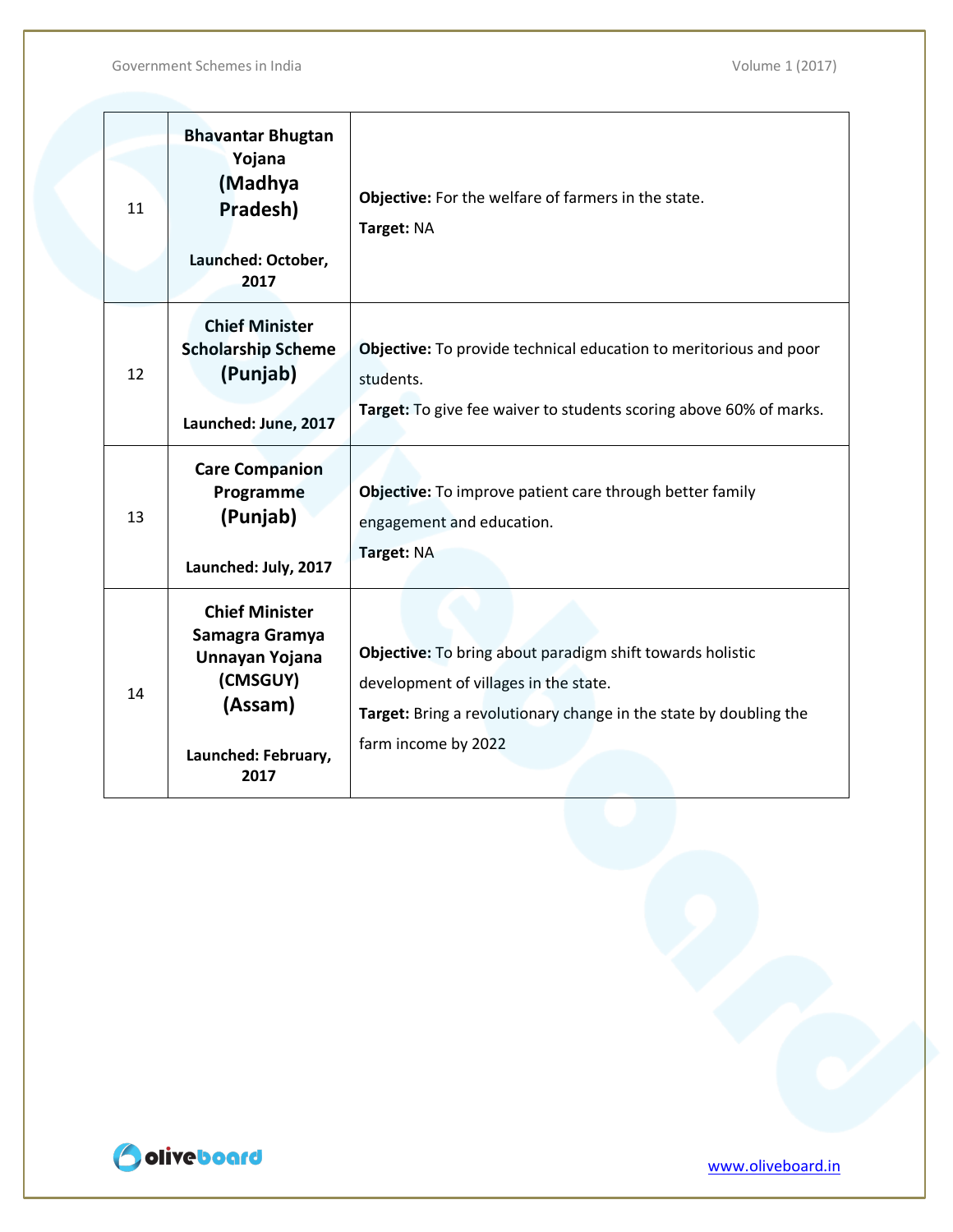Government Schemes in India de la controlle de la controlle de la volume 1 (2017)

| 15 | Dulari Kanya Scheme<br>(Arunachal<br>Pradesh)<br>Launched: January,<br>2017                              | Objective: To check infant mortality in the state.<br>Target: Deposit 20,000 in the bank account of a girl child, born in any<br>government hospital. It would be paid along with the accrued<br>interest after she turns 18.              |
|----|----------------------------------------------------------------------------------------------------------|--------------------------------------------------------------------------------------------------------------------------------------------------------------------------------------------------------------------------------------------|
| 16 | <b>Durgama Anchalare</b><br><b>Malaria Nirakaran</b><br>(DAMON)<br>(Odisha)<br>Launched: August,<br>2017 | Objective: To prevent spread of Malaria in remote areas of Odisha's<br>Ganjam district.<br>Target: To hold 103 camps in next 3 months and cover 15,000<br>people.                                                                          |
| 17 | Deendayal Rasoi<br>Yojana<br>(Madhya<br>Pradesh)<br>Launched: April, 2017                                | Objective: To help people get economical nutritious and good<br>quality food.<br>Target: To provide meals at Rs.5 per plate for people.                                                                                                    |
| 18 | <b>Digital Dakiya</b><br><b>Scheme</b><br>(Madhya<br>Pradesh)<br>Launched: January,<br>2017              | <b>Objective:</b> Use students to increase awareness of cashless<br>transactions especially among the women and the elderly.<br>Target: To encourage cashless transactions in the state & spread<br>digital literacy throughout the state. |

Odiveboard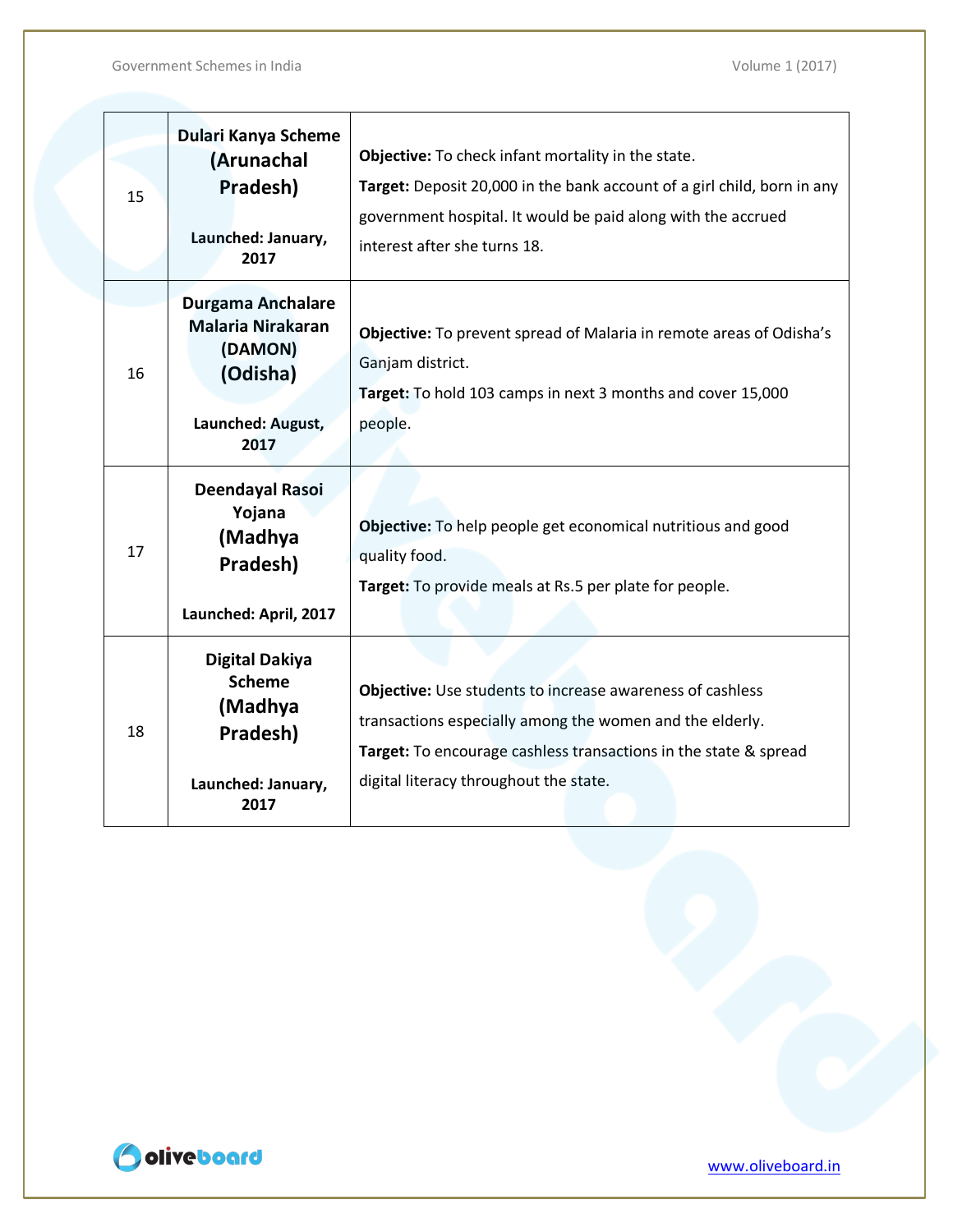| 19 | Entrepreneurship<br><b>Development</b><br><b>Scheme</b><br>(Mizoram)<br>Launched: January,<br>2017 | Objective: To acquire sustainable resources, knowledge, and market<br>which would be instrumental in the state governments efforts to<br>achieve market economy from subsistence economy.<br>Target: Implement 17 sustainable development goals of the UN with<br>minimum harm to the environment.   |
|----|----------------------------------------------------------------------------------------------------|------------------------------------------------------------------------------------------------------------------------------------------------------------------------------------------------------------------------------------------------------------------------------------------------------|
| 20 | e-Health Kerala<br><b>Scheme</b><br>(Kerala)<br>Launched: January,<br>2017                         | Objective: To create an effective IT-enabled integrated framework<br>to ensure effectual healthcare to the common citizen and create a<br>centralized database of healthcare information.<br>Target: Create patient-friendly interface for the public healthcare<br>institutions all over the state. |
| 21 | <b>Free Power</b><br><b>Connection Scheme</b><br>(Uttar Pradesh)<br>Launched: July, 2017           | Objective: To provide free power connection.<br>Target: To provide free power connection to BPL card holders across<br>the state.                                                                                                                                                                    |
| 22 | <b>Free Surgery Scheme</b><br>(Delhi)<br>Launched: July, 2017                                      | Objective: To provide free surgery to people at private hospitals if<br>they don't get response for surgery at govt hospital within 1 month.<br>Target: To facilitate 30 surgeries across 48 hospitals free of charge<br>for patients referred by govt hospitals.                                    |
| 23 | <b>Farmers' Debt Relief</b><br>scheme<br>(Madhya<br>Pradesh)<br>Launched: June, 2017               | Objective: To provide farmers loans at low rates of interest.<br>Target: Provide loans to farmers at low interest rates to help<br>defaulting farmers get loan. Compensation of Rs. 1 crore for the kith<br>and kin of the dead farmers.                                                             |

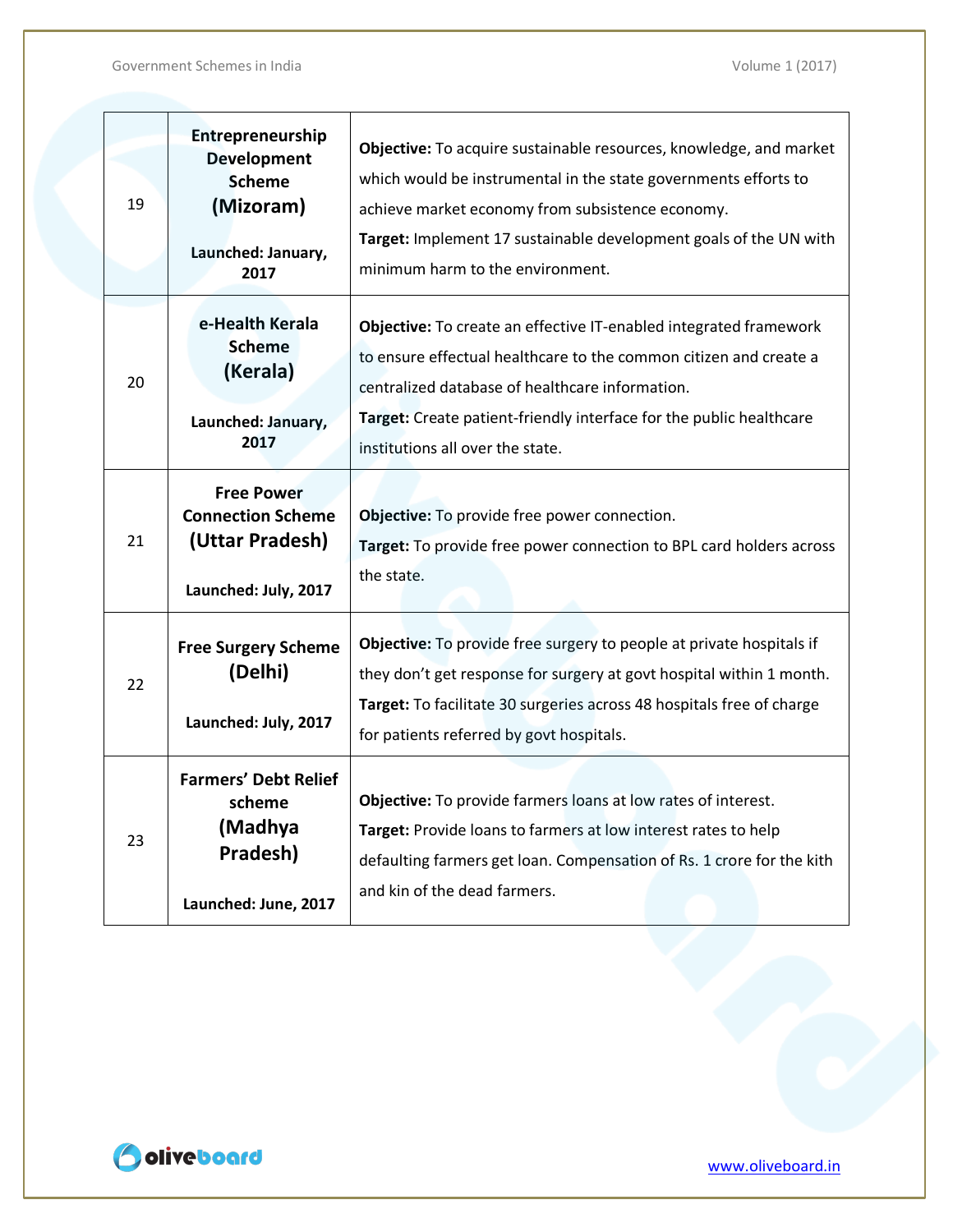| 24 | <b>Gyankunj Project</b><br>(Gujarat)<br>Launched: September,<br>2017                                          | Objective: To produce world-class students.<br><b>Target:</b> To implement the project in 3173 classrooms of standard $7th$<br>and 8 <sup>th</sup> of 1609 schools.                                                                                                                           |
|----|---------------------------------------------------------------------------------------------------------------|-----------------------------------------------------------------------------------------------------------------------------------------------------------------------------------------------------------------------------------------------------------------------------------------------|
| 25 | <b>Housing Scheme</b><br>(Tamil Nadu)<br>Launched: March,<br>2017                                             | Objective: For construction of concrete houses for the economically<br>poor section of the society.<br>Target: To construct concrete houses for 50,170 beneficiaries in<br>town panchayat limits.                                                                                             |
| 26 | Kshreea Bhagya<br><b>Scheme</b><br>(Karnataka)<br>Launched: August,<br>2017                                   | Objective: To provide free milk to the school and anganwadi<br>children for 5 days a week.<br>Target: To provide free milk to 65 lakh children studying in class 1 <sup>st</sup><br>up to class $10^{th}$ in around 51,000 govt schools, and 39 lakh students<br>in around 64,000 anganwadis. |
| 27 | LED lights, energy<br>saving fans<br>distribution scheme<br>(Himachal<br>Pradesh)<br>Launched: March,<br>2017 | Objective: To promote energy saving.<br>Target: To distribute LED tube lights and fans across the state.                                                                                                                                                                                      |

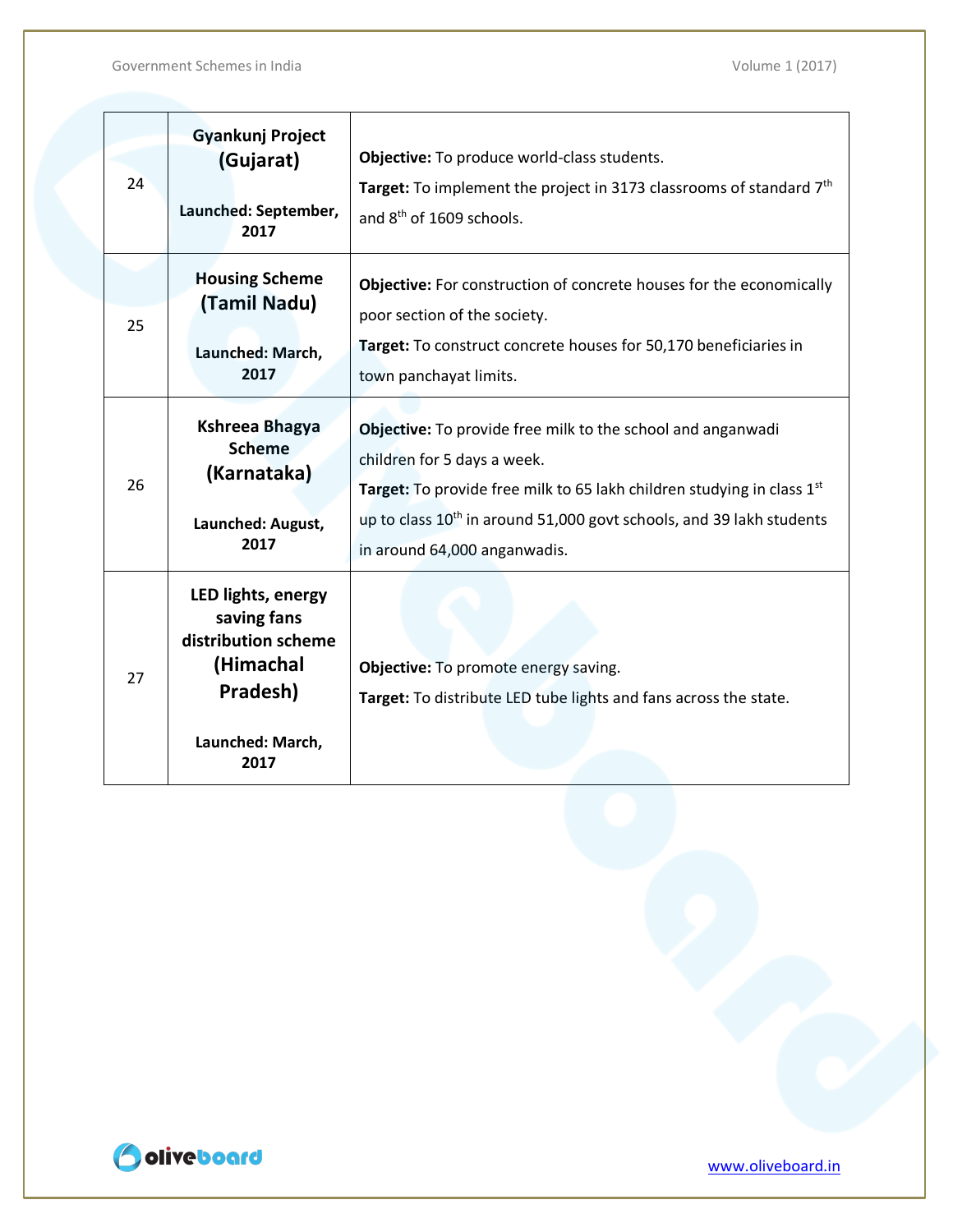#### Government Schemes in India de la controlle de la controlle de la volume 1 (2017)

| 28 | <b>Mission Bhagiratha</b><br>(Telangana)<br>Launched: August,<br>2016                      | Objective: To provide Safe Drinking Water in remote village areas in<br>Telangana.<br>Target: To provide clean drinking water and sustain permanent<br>solution to drinking water woes and rejuvenate more than 45,000<br>water tanks.                                       |
|----|--------------------------------------------------------------------------------------------|------------------------------------------------------------------------------------------------------------------------------------------------------------------------------------------------------------------------------------------------------------------------------|
| 29 | <b>Mathru Poorna</b><br><b>Scheme</b><br>(Karnataka)<br>Launched: October,<br>2017         | <b>Objective:</b> To meet nutritional needs of pregnant and lactating<br>women in rural areas.<br>Target: To provide one nutritious meal daily to pregnant women for<br>25 days in a month in every district.                                                                |
| 30 | Mukhyamantri<br>Santwana Harish<br>Yojana<br>(Karnataka)<br>Launched: March,<br>2016       | Objective: To provide immediate medical relief to victims.<br>Target: To provide free treatment to accident victims for the first 48<br>hours in the nearest hospital be it Government or Private Hospital,<br>with financial aid up to Rs.25,000 during the first two days. |
| 31 | Mukhyamantri<br>Samoohik Vivaah<br>Yojana<br>(Uttar Pradesh)<br>Launched: October,<br>2017 | Objective: To provide financial assistance on occasion of marriage of<br>couples from economically poor backgrounds.<br>Target: To spend Rs. 35,000 for each couple, out of which 20,000 will<br>be transferred directly to bank account of beneficiary.                     |

Odiveboard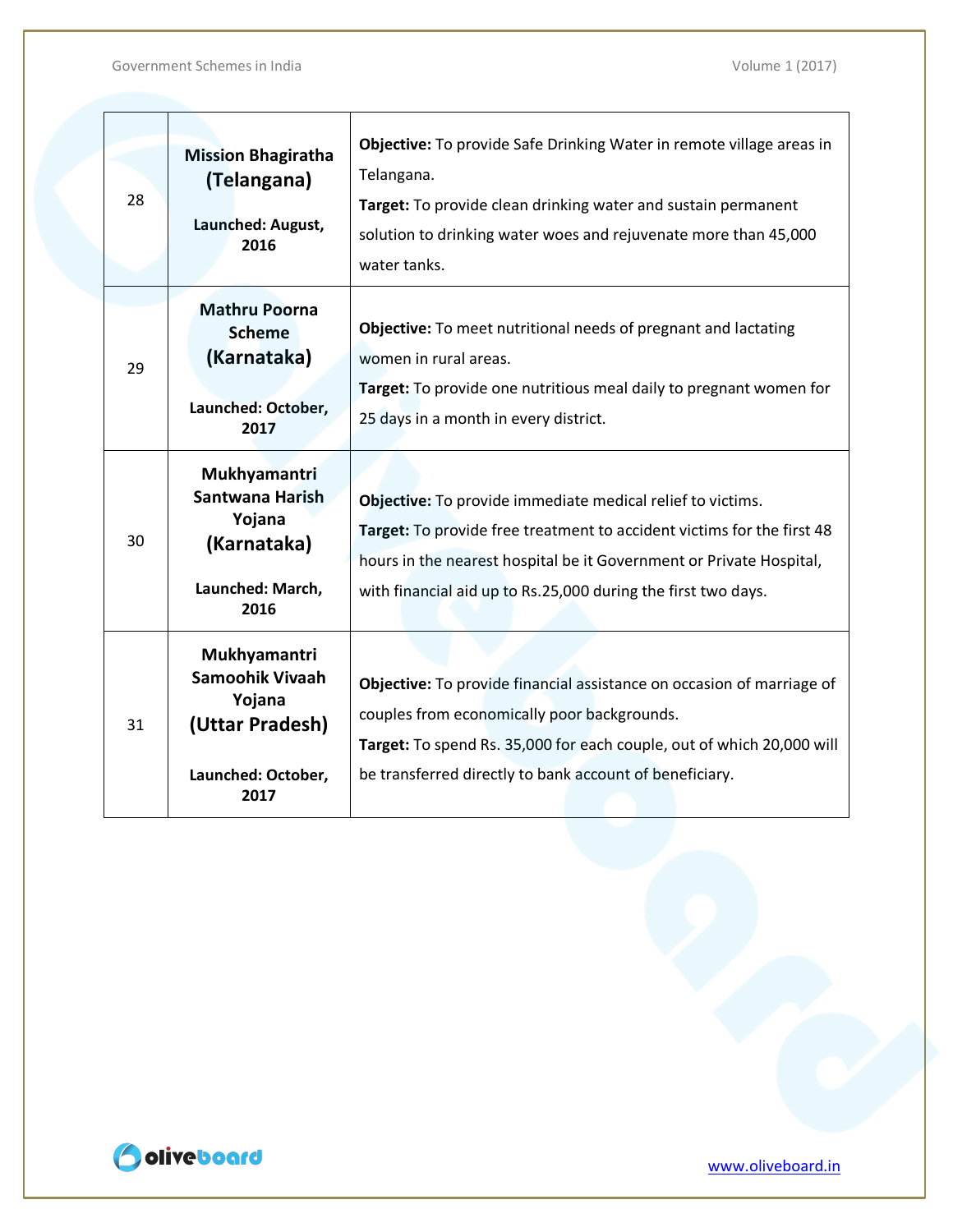| 32 | Namo Yuva Rojgar<br>Yojana<br>(Maharashtra)<br>Launched: August,<br>2017        | Objective: To provide job opportunities to unemployed youth in<br>Mumbai.<br>Target: NA                                                                      |
|----|---------------------------------------------------------------------------------|--------------------------------------------------------------------------------------------------------------------------------------------------------------|
| 33 | <b>Nai Manzil</b><br>(Jammu and<br>Kashmir)<br>Launched: January,<br>2016       | Objective: Enable minority youths to seek better employment.<br>Target: To provide 3-month skill development training to girls from<br>minority communities. |
| 34 | <b>Social Security</b><br>Yojana<br>(West Bengal)<br>Launched: April, 2017      | Objective: Welfare of unorganized sectors and self-employed<br>people.<br>Target: To benefit 5 crore people; 1 crore people get direct benefit               |
| 35 | Shala Siddhi<br>Prohatsan Yojana<br>(Madhya<br>Pradesh)<br>Launched: July, 2017 | Objective: To provide qualitative education to the government<br>school students.<br>Target: NA                                                              |
| 36 | <b>Solar Briefcase</b><br>(Uttarakhand)<br>Launched: October,<br>2017           | Objective: Provide power in every household in the state.<br>Target: To provide power to all non-electrified houses in the state by<br>2019.                 |

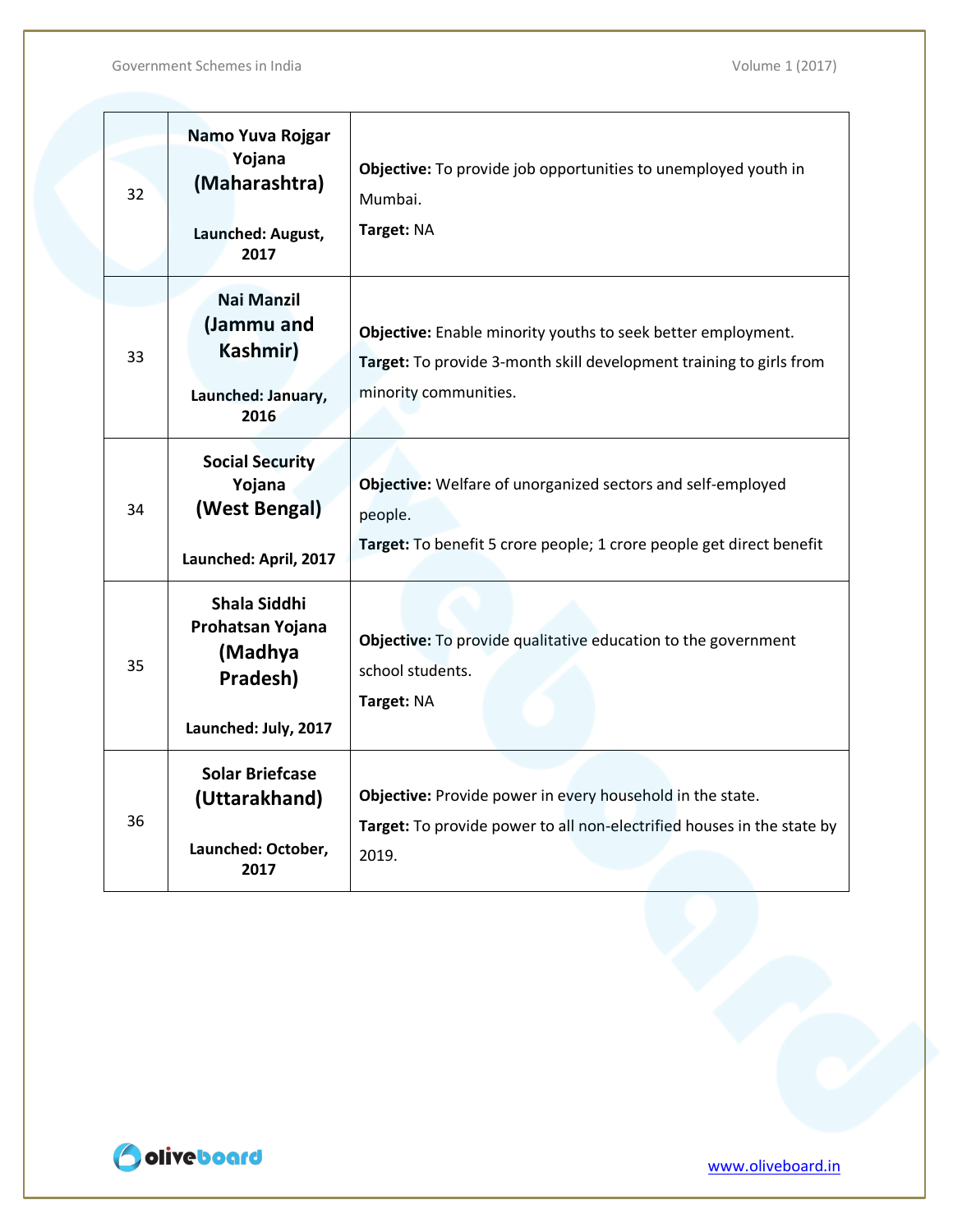| 37 | <b>Shaheed Gram Vikas</b><br>Yojana<br>(Jharkhand)<br>Launched: September,<br>2017                             | Objective: To uplift tribal areas.<br>Target: To develop villages by providing basic amenities to villagers<br>and build 136 pucca houses in Ulihatu village.                                                            |
|----|----------------------------------------------------------------------------------------------------------------|--------------------------------------------------------------------------------------------------------------------------------------------------------------------------------------------------------------------------|
| 38 | Sampurna Yojana<br>(Odisha)<br>Launched: September,<br>2017                                                    | Objective: To provide assistance for pregnant women.<br>Target: To cover all villages where ambulances cannot reach.                                                                                                     |
| 39 | <b>Swachh Andhra</b><br><b>Mission</b><br>(Andhra Pradesh)<br>Launched: October,<br>2017                       | Objective: To make the state Open Defecation Free.<br>Target: To equip all villages in the state with all facilities before 2019                                                                                         |
| 40 | <b>Senior Citizen Health</b><br><b>Insurance Scheme</b><br>(Himachal<br>Pradesh)<br>Launched: October,<br>2017 | Objective: To provide easy access to curative geriatric healthcare<br>services by way of additional cover.<br>Target: To provide coverage of up to Rs. 30,000 per senior citizen to<br>existing RSBY smart card holders. |
| 41 | Single-woman<br><b>Pension Scheme</b><br>(Telangana)<br>Launched: June,<br>2017                                | Objective: To provide financial assistance to single-women.<br>Target: To provide single-women Rs. 1,000 per month.                                                                                                      |
| 42 | <b>SheMeansBusiness</b><br>(Odisha)<br>Launched: August,<br>2017                                               | Objective: To train women entrepreneurs.<br>Target: To give 25,000 women entrepreneurs and self-help groups<br>training on digital marketing skills within next one year.                                                |

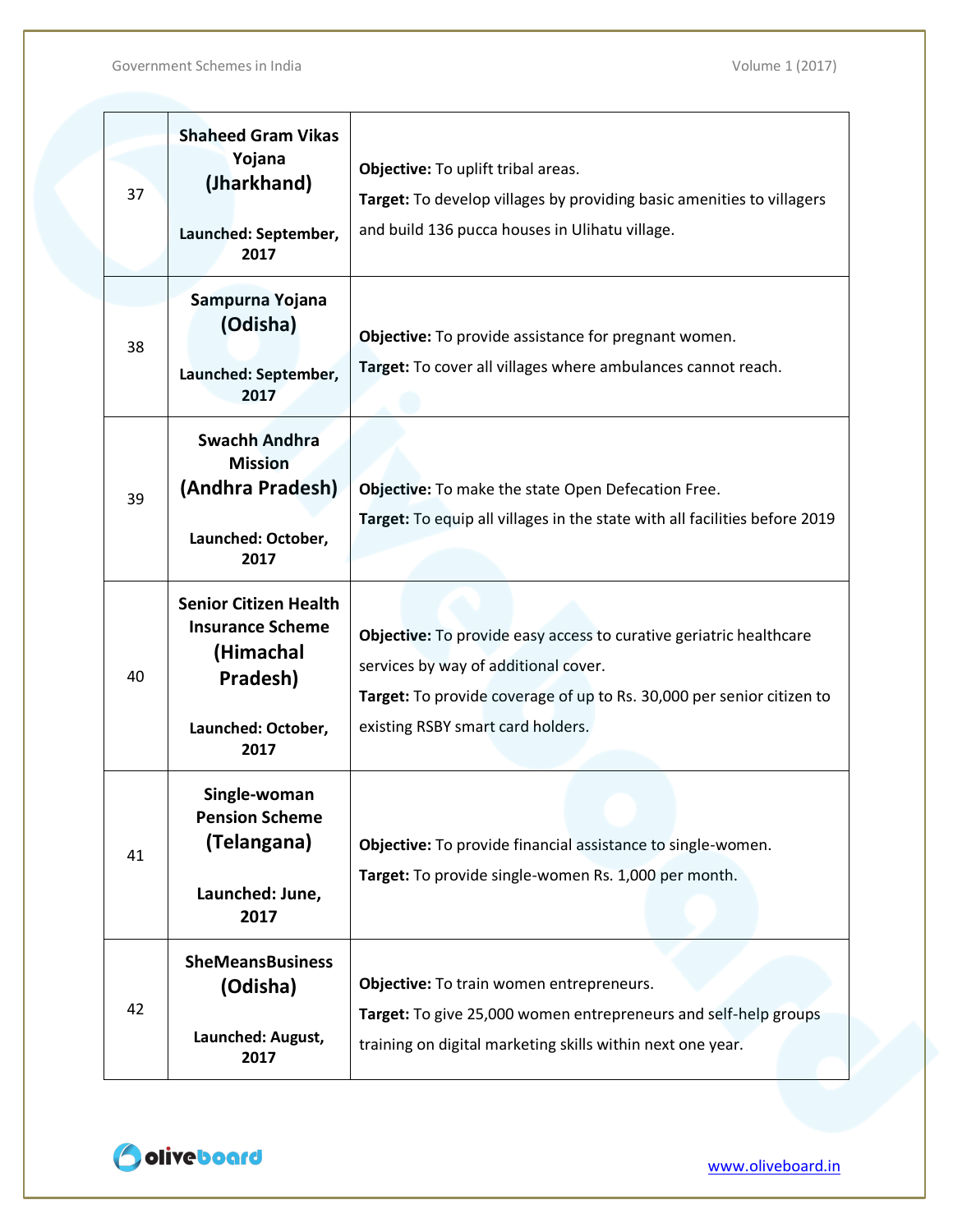| 43 | Rani Laxmi Bai<br><b>Pension Scheme</b><br>(Uttar Pradesh)<br>Launched: 2015                    | Objective: To provide financial assistance to the poor and backward<br>class families living below poverty line.<br>Target: To give rs.400 to selected families every 6 months.                                                                            |
|----|-------------------------------------------------------------------------------------------------|------------------------------------------------------------------------------------------------------------------------------------------------------------------------------------------------------------------------------------------------------------|
| 44 | <b>Tirtha Darshan</b><br><b>Scheme</b><br>(Haryana)<br>Launched: March,<br>2017                 | Objective: To enable senior citizens above 60 years of age and of<br>Haryana domicile to go on pilgrimage within the country at<br>government expense.<br>Target: Bear entire cost of tour of senior citizens belonging to Below<br>Poverty Line families. |
| 45 | <b>Test &amp; Treat Strategy</b><br>(Mizoram)<br>Launched: June, 2017                           | Objective: To improve treatment for HIV infected people.<br>Target: To give HIV infected people free ART irrespective of the CD4<br>count.                                                                                                                 |
| 46 | <b>Utkarsh Bangla</b><br><b>Scheme</b><br>(West Bengal)<br>Launched: February,<br>2016          | <b>Objective:</b> To give vocational training to school dropouts<br>Target: Provide training ranging from 400 to 1200 hours free of<br>charge.                                                                                                             |
| 47 | <b>Water Resources</b><br><b>Information System</b><br>(Telangana)<br>Launched: August,<br>2016 | Objective: To keep an eye on states water resources.<br>Target: To assess the accurate reserves of water in thousands of<br>tanks and reservoirs across the state.                                                                                         |